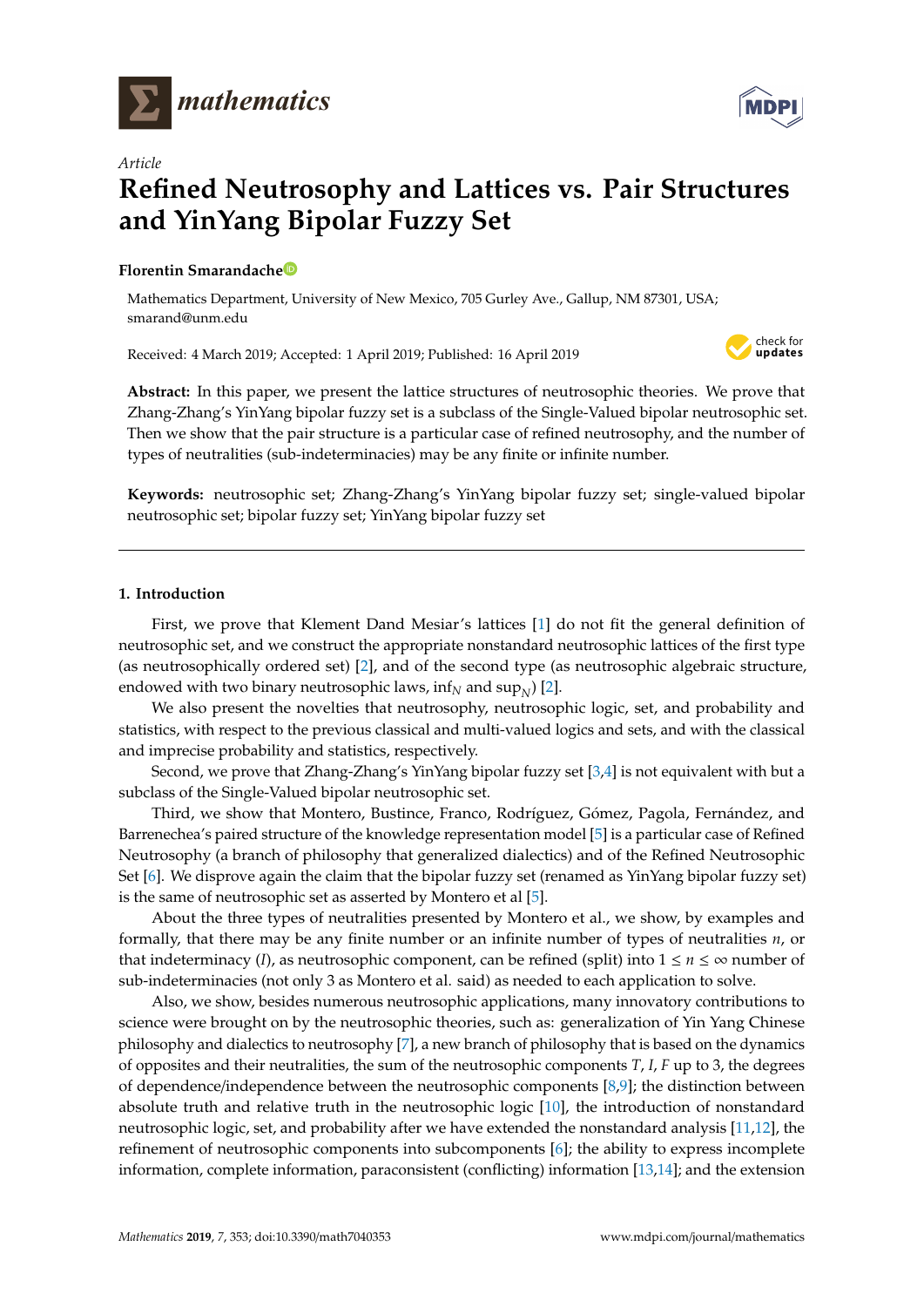of the middle principle to the multiple-included middle principle [\[15\]](#page-14-9), introduction of neutrosophic crisp set and topology [\[16\]](#page-14-10), and so on.

# **2. Answers to Erich Peter Klement and Radko Mesiar**

#### *2.1. Oversimplification of the Neutrosophic Set*

At [\[1\]](#page-13-0), page 10 (Section 3.3) in their paper, related to neutrosophic sets, they wrote:

"*As a straightforward generalization of the product lattice* I <sup>×</sup> I,≤*comp , for each n* ∈ *N, the n-dimensional unit cube* I *n* ,≤*comp , i.e., the n-dimensional product of the lattice (*I*,* ≤*comp), can be defined by means of (1) and (2).*

*The so-called "neutrosophic" sets introduced by F. Smarandache [93] (see also [94–97], which are based on* the bounded lattices  $\left(\mathbb{I}^3,\leq_{\mathbb{I}^3}\right)$  and  $\left(\mathbb{I}^3,\leq^{\mathbb{I}^3}\right)$ , where the orders  $\leq_{I^3}$  and  $\leq_{I^3}$  on the unit cube  $I^3$  are defined by the *Equations below.*

$$
(x_1, x_2, x_3) \leq_{I^3} (y_1, y_2, y_3) \Leftrightarrow x_1 \leq y_1 \text{ AND } x_2 \leq y_2 \text{ AND } x_3 \geq y_3 \tag{13}
$$

$$
(x_1, x_2, x_3) \leq^{1^3} (y_1, y_2, y_3) \Leftrightarrow x_1 \leq y_1 \text{ AND } x_2 \geq y_2 \text{ AND } x_3 \geq y_3 \tag{14}
$$

The authors have defined Equations *(1)* and *(2)* as follows:

$$
\left(\prod_{i=1}^{n} L_{i}, \leq_{comp}\right), where \left(L_{i}, \leq_{L_{i}}\right) are fuzzy lattices, for all 1 \leq i \leq n \tag{1}
$$

$$
(x_1, x_2, \dots, x_n) \leq_{comp} (y_1, y_2, \dots, y_n) \Leftrightarrow x_1 \leq y_1 \text{ AND } x_2 \leq y_2 \text{ AND } \dots \text{ AND } x_n \leq y_n \tag{2}
$$

The authors did not specify what type of lattices they employ: of the first type (lattice, as a partially ordered set), or the second type (lattice, as an algebraic structure). Since their lattices are endowed with some inequality (referring to the neutrosophic case), we assume it is as the first type.

The authors have used the notations:

$$
\mathbb{I} = [0, 1],
$$
  

$$
\mathbb{I}^2 = [0, 1]^2,
$$
  

$$
\mathbb{I}^3 = [0, 1]^3.
$$

The order relationship  $\leq_{\text{comp}}$  on  $\mathbb{I}^3$  can be defined as:

$$
(x_1, x_2, x_3) \leq_{\text{comp}} (y_1, y_2, y_3) \Leftrightarrow x_1 \leq y_1 \text{ and } x_2 \leq y_2 \text{ and } x_3 \leq y_3
$$

The three lattices they constructed are denoted by *KL*1, *KL*2, *KL*3, respectively.

$$
KL_1 = (\mathbb{I}^3, \leq_{\text{comp}}), KL_2 = (\mathbb{I}^3, \leq_{\mathbb{I}^3}), KL_3 = (\mathbb{I}^3, \leq^{\mathbb{I}^3})
$$

Contain only the very particular case of standard single-valued neutrosophic set, i.e., when the neutrosophic components *T* (truth-membership), *I* (indeterminacy-membership), and *F* (false-membership) of the generic element *x*(*T*, *I*, *F*), of a neutrosophic set *N* are single-valued (crisp) numbers from the unit interval [0, 1].

The authors have *oversimplified* the neutrosophic set. Neutrosophic is much more complex. Their lattices do not characterize the *initial definition of the neutrosophic set* ([\[10\]](#page-14-4), 1998): a set whose elements have the degrees of appurtenance *T*, *I*, *F*, where *T*, *I*, *F* are standard or nonstandard subsets of the nonstandard unit interval:  $]$  = 0, 1 + [, where  $]$  = 0, 1 + [ overpasses the classical real unit interval [0, 1] to the left and to the right.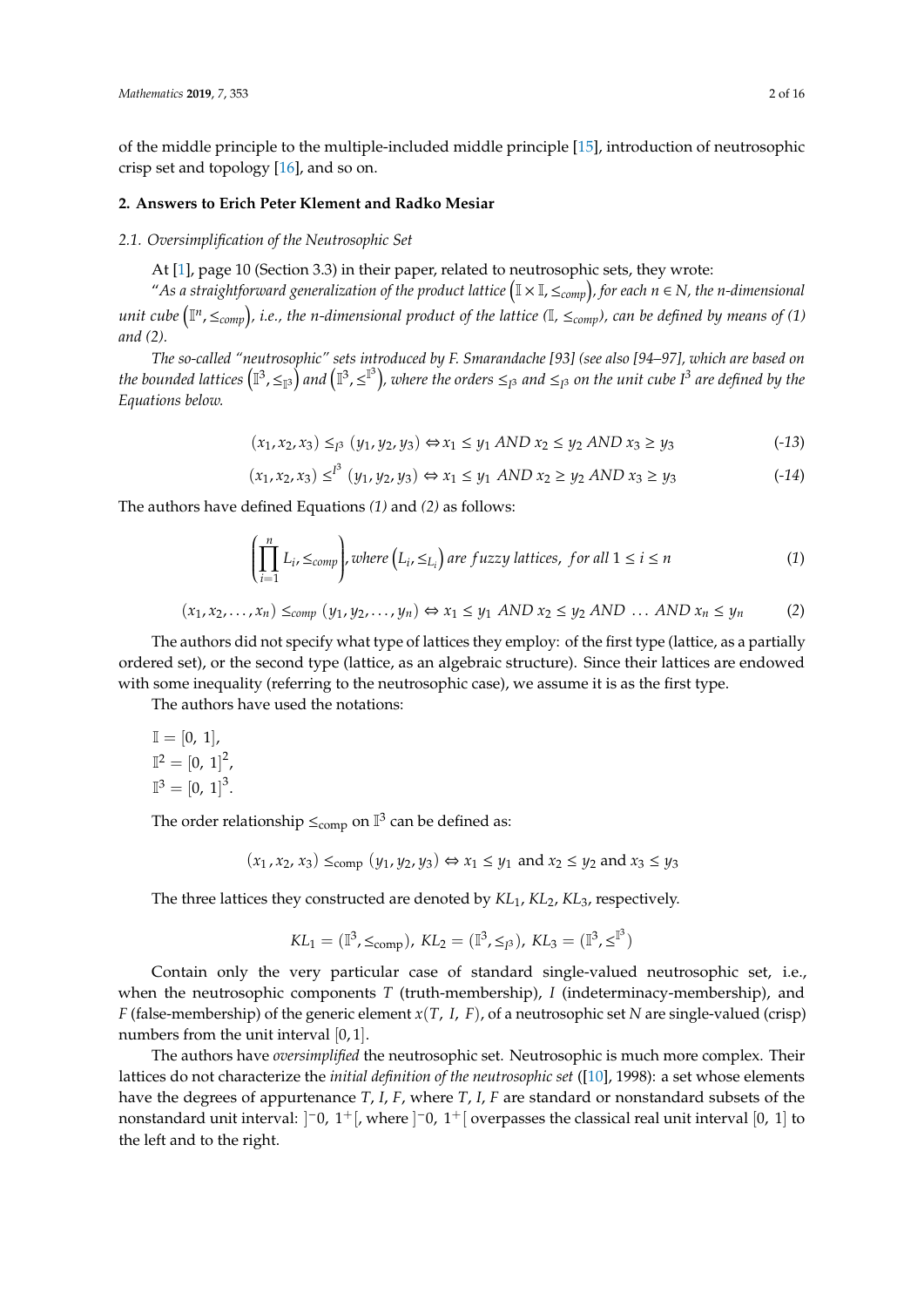# *2.2. Neutrosophic Cube vs. Unit Cube*

<span id="page-2-0"></span>Clearly, their  $\mathbb{I}^3 = [0,1]^3 \subsetneq ]^-0$ ,  $1^+[^3$  that is our neutrosophic cube (Fi[gu](#page-2-0)re 1), where  $]^-0 = \mu(^{-}0)$ is the left nonstandard monad of number 0, and  $1^+ = \mu(1^+)$  is the right nonstandard monad of number 1.



**Figure 1.** Neutrosophic cube. **Figure 1.** Neutrosophic cube.

The unit cube  $\mathbb{I}^3$  used by the authors does not equal the above neutrosophic cube. The neutrosophic neutrosophic cube *A'B'C'D'E'F'G'H'* was introduced by Dezert [17] in 2002. cube *A'B'C'D'E'F'G'H'* was introduced by Dezert [\[17\]](#page-14-11) in 2002.

# *2.3. The Most General Neutrosophic Lattices 2.3. The Most General Neutrosophic Lattices*

The authors' lattices are far from catching the *most general definition of the neutrosophic set*. The authors' lattices are far from catching the *most general definition of the neutrosophic set*.

Let  $\mathcal U$  be a universe of discourse, and  $M \subset \mathcal U$  be a set. Then an element  $x(T(x), I(x), F(x)) \in M$ , where  $T(x)$ ,  $I(x)$ ,  $F(x)$  are standard or nonstandard subsets of nonstandard interval:  $]$ <sup>-</sup> $\Omega$ ,  $\Psi$ <sup>+</sup>[, where  $\Omega \leq 0 < 1 \leq \Psi$ , with  $\Omega$ ,  $\Psi \in \mathbb{R}$ , whose values  $\Omega$  and  $\Psi$  depend on each application, and

$$
]\bigcap \Omega, \Psi^+[\rightleftharpoons_N \{\varepsilon, a, a^-, a^{-0}, a^+, a^{+0}, a^+, a^{-0+}|\varepsilon, a \in [\Omega, \Psi], \varepsilon \text{ is infinitesimal}\}\big)
$$

where where  $\lim_{n \to \infty} m \in \{-, -0, +, +0, -+, -0+ \}$  are monads or binad[s \[1](#page-14-6)2].

It follows that the nonstandard neutrosophic mobinad real offsets lattices  $($ ]<sup>-</sup>Ω, Ψ<sup>+</sup>[, ≤<sup>*nonS*</sup>)</sub> and  $\left(\begin{array}{cc} -\Omega, \Psi^+ \end{array}\right)$ , inf<sub>N</sub>, sup<sub>N</sub>,  $\Omega$ ,  $\Psi^+$ ) of the first type and, respectively, of the second type are the most general (non-refined) neutrosophic lattices. general (non-refined) neutrosophic lattices.

<del>παι (non remica) neutrosophic lattices.</del><br>While the most general refined neutrosophic lattices of the first type is: ( ]<sup>−</sup>Ω, Ψ<sup>+</sup>[, ≤<sup>*nonS*</sup>), where while the nonstandard neutrosophic intensity dealing with nonstandard subsets, defined as  $-n<sub>l</sub>$  $\leq_{nN}^{nonS}$  is the n-tuple nonstandard neutrosophic inequality dealing with nonstandard subsets, defined as:

$$
(T_1(x), T_2(x), ..., T_p(x); I_1(x), I_2(x), ..., I_r(x); F_1(x), F_2(x), ..., F_s(x)) \leq_{nN}^{nons} (T_1(y), T_2(y), ..., T_p(y); I_1(y), I_2(y), ..., I_r(y); F_1(y), F_2(y), ..., F_s(y))
$$
 iff  

$$
T_1(x) \leq_{nN}^{nons} T_1(y), T_2(x) \leq_{nN}^{nons} T_2(y), ..., T_p(x) \leq_{nN}^{nons} T_p(y)
$$

$$
I_1(x) \geq_{nN}^{nons} I_1(y), I_2(x) \geq_{nN}^{nons} I_2(y), ..., I_r(x) \geq_{nN}^{nons} I_r(y)
$$

$$
F_1(x) \geq_{nN}^{nons} F_1(y), F_2(x) \geq_{nN}^{nons} F_2(y), ..., F_s(x) \geq_{nN}^{nons} F_s(y)
$$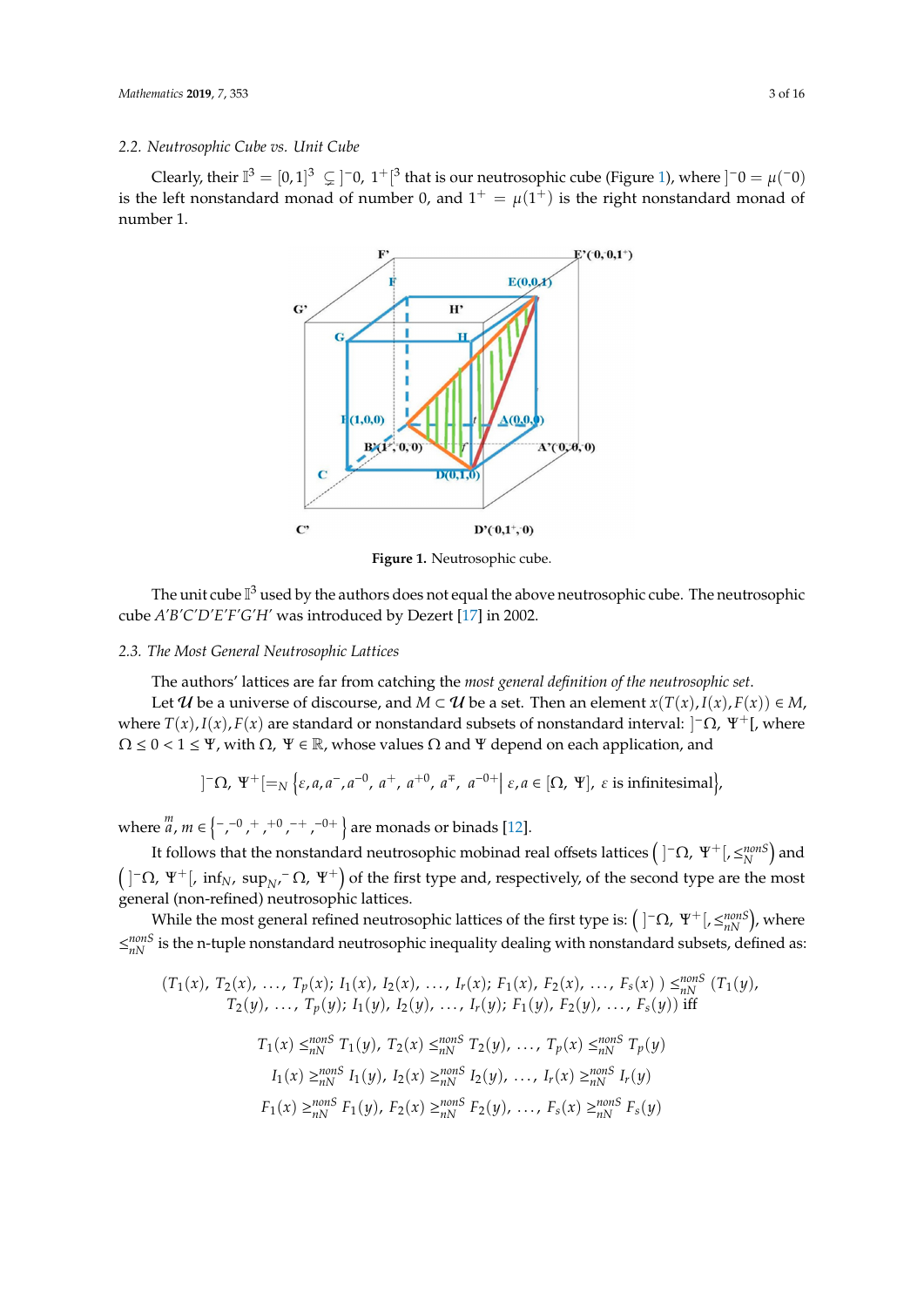# *2.4. Distinction between Absolute Truth and Relative Truth*

The authors' lattices are incapable of making distinctions between absolute truth (when  $T =$  $1^+ >$ <sup>*N*</sup> 1) and relative truth (when *T* = 1) in the sense of Leibniz, which is the essence of <u>nonstandard</u> neutrosophic logic.

#### *2.5. Neutrosophic Standard Subset Lattices*

Their three lattices are not even able to deal with *standard subsets* [including intervals [\[8\]](#page-14-2), and hesitant (discrete finite) subsets] *T*, *I*,  $F \subseteq [0, 1]$ , since they have defined the 3D-inequalities with respect to single-valued (crisp) numbers:  $x_1$ ,  $x_2$ ,  $x_3 \in [0, 1]$  and  $y_1$ ,  $y_2$ ,  $y_3 \in [0, 1]$ .

In order to deal with standard subsets, they should use *inf*/*sup*, i.e.,

 $(T_1, I_1, F_1)$  ≤  $(T_2, I_2, F_2)$  ⇔  $\inf T_1 \leq \inf T_2$  and  $\sup T_1 \leq \sup T_2$ ,  $\inf I_1$  ≥  $\inf I_2$  and  $\sup I_1$  ≥  $\sup I_2$ , and  $\inf F_1 \geq \inf F_2$  and  $\sup F_1 \geq \sup F_2$ 

[I have displayed the most used 3D-inequality by the neutrosophic community.]

# *2.6. Nonstandard and Standard Refined Neutrosophic Lattices*

The *Nonstandard Refined Neutrosophic Set* [\[2](#page-13-1)[,6](#page-14-0)[,12\]](#page-14-6), defined on  $]$ <sup>-</sup>0,1<sup>+</sup>[<sup>*n*</sup>, strictly includes their n-dimensional unit cube ( $\mathbb{I}^n$ ), and we use a nonstandard neutrosophic inequality, not the classical inequalities, to deal with inequalities of monads and binads, such as  $\leq_{nN}^{nonS}$  and  $\leq_{N}^{nonS}$ .

Not even the Standard Refined Single-Valued Neutrosophic Set [\[6\]](#page-14-0) (2013) may be characterized with  $KL_1$ ,  $KL_2$ , and  $KL_3$  nor with  $(\mathbb{I}^n, \leq_{\text{comp}})$ , since the *n*-D neutrosophic inequality is different from *n*-D  $\leq_{\text{comp}}$ , and from *n*-D extensions of  $\leq_{I_3}$  or  $\leq^{I_3}$  respectively, as follows:

Let *T* be refined into  $T_1, T_2, \ldots, T_p$ ; *I* be refined into  $I_1, I_2, \ldots, I_r$ ;

and *F* be refined into  $F_1, F_2, \ldots, F_s;$ 

with *p*, *r*, *s*  $\geq$  1 are integers, and  $p + r + s = n \geq 4$ , produced the following *n*-D neutrosophic inequality.

Let  $x(T_1^x, T_2^x, \ldots, T_p^x; I_1^x, I_2^x, \ldots, I_r^x; F_1^x, F_2^x, \ldots, F_s^x)$ , and  $y(T_1^y, I_2^x, \ldots, I_r^x)$  $T_1^y$ ,  $T_2^y$ 2 , . . . , *T y p* ; *I y*  $I_1^y, I_2^y$  $\frac{y}{2}, \ldots, I_r^y$  $r^y$ ;  $F_1^y$  $T_1^y, F_2^y$  $x_2^y, \ldots, F_s^y$ <sup>y</sup><sub>s</sub>). Then:  $T_1^x \le T_1^y$  $T_1^y, T_2^x \le T_2^y$  $T_p^y, \ldots, T_p^x \leq T_p^y$ *p* ;  $\lambda$ 

$$
x \leq_N y \Leftrightarrow \begin{pmatrix} 1 - x_1y + z_2 - x_2y + y_1y - z_1y \\ I_1^x \geq I_1^y, I_2^x \geq I_2^y, \dots, I_r^x \geq I_r^y; \\ F_1^x \geq F_1^y, F_2^x \geq F, \dots, F_s^x \geq F_s^y. \end{pmatrix}
$$

# *2.7. Neutrosophic Standard Overset*/*Underset*/*O*ff*set Lattice*

Their three lattices *KL*1, *KL*<sup>2</sup> and *KL*<sup>3</sup> are no match for neutrosophic overset (when the neutrosophic components *T*, *I*, *F* > 1), nor for neutrosophic underset (when the neutrosophic components *T*, *I*, *F* < 0), and, in general, no match for the neutrosophic offset (when the neutrosophic components *T*, *I*, *F* take values outside the unit interval [0, 1] as needed in real life applications  $[13,14,18-20]$  $[13,14,18-20]$  $[13,14,18-20]$  $[13,14,18-20]$  (2006–2018):  $[\Omega, \Psi]$  with  $\Omega \leq 0 < 1 \leq \Psi$ .)

Therefore, a lattice may similarly be built on the *non-unitary neutrosophic cube*  $[\varphi, \psi]^3$ .

#### *2.8. Sum of Neutrosophic Components up to 3*

The authors do not mention the novelty of neutrosophic theories regarding the sum of single-valued neutrosophic components  $T + I + F \leq 3$ , extended up to 3, and, similarly, the corresponding inequality when *T*, *I*, *F* are subsets of [0, 1]:  $\sup T + \sup F \leq 3$ , for neutrosophic set, neutrosophic logic, and neutrosophic probability never done before in the previous classic logic and multiple-valued logics and set theories, nor in the classical or imprecise probabilities.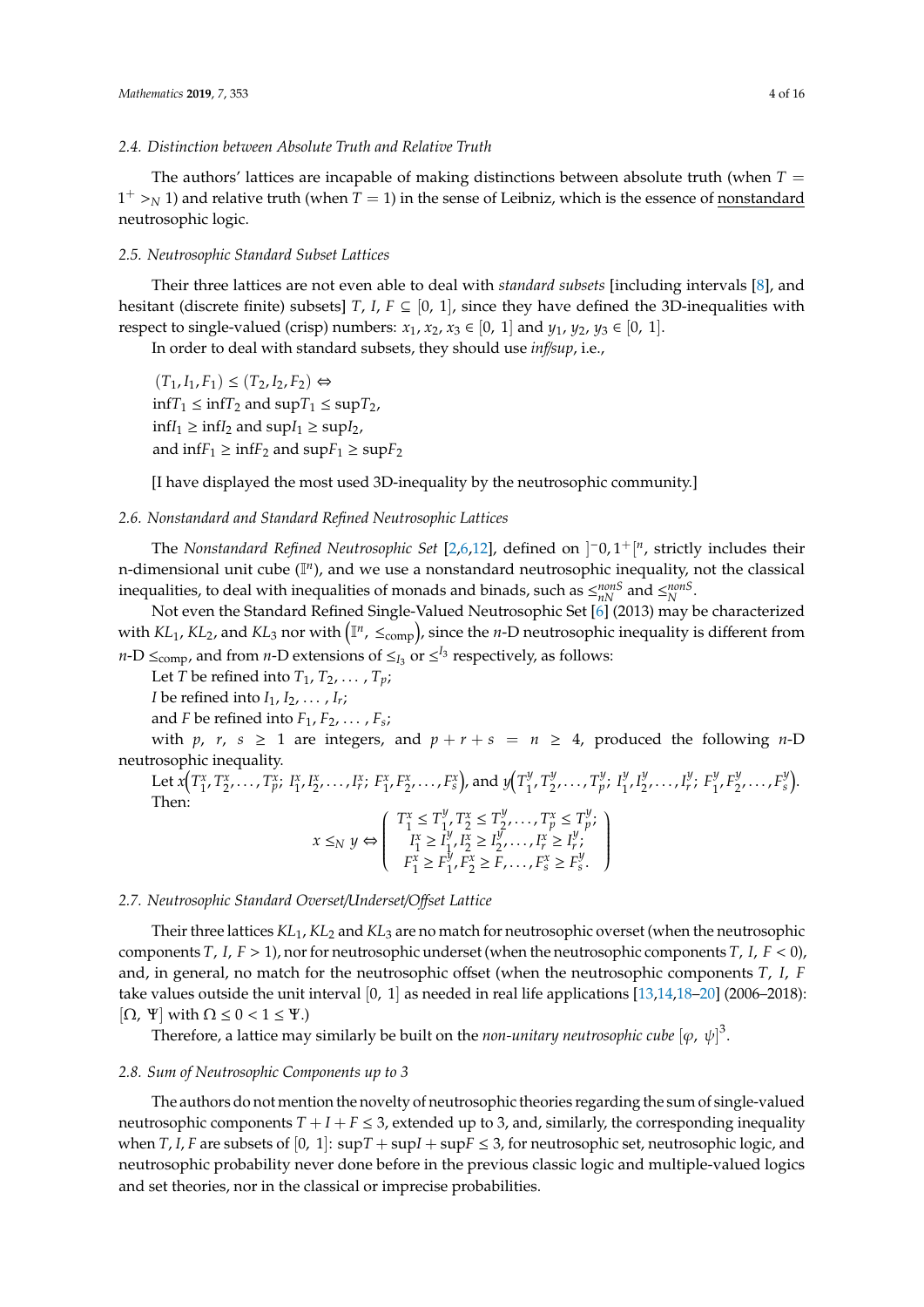This is not the case for the Picture Fuzzy Set (Cuong [\[21\]](#page-14-14), 2013) whose domain is  $\frac{1}{6}$  of the unit cube (a cube corner):

$$
\mathbb{D}^* = \left\{ (x_1, x_2, x_3) \in \mathbb{I}^3 | x_1 + x_2 + x_3 \le 1 \right\}
$$

For Intuitionistic Fuzzy Set (Atanassov [\[22\]](#page-14-15), 1986), the following is true.

$$
\mathbb{D}_A = \left\{ (x_1, x_2, x_3) \in \mathbb{I}^3 | x_1 + x_2 + x_3 = 1 \right\}
$$

where  $x_1$  = membership degree,  $x_2$  = hesitant degree, and  $x_3$  = nonmembership degree, whose domain is the main cubic diagonal triangle that connects the vertices:  $(1, 0, 0)$ ,  $(0, 1, 0)$ , and  $(0, 0, 1)$ , i.e., triangle BDE (its sides and its interior) in Figure [1.](#page-2-0)

# *2.9. Etymology of Neutrosophy and Neutrosophic*

The authors [\[1\]](#page-13-0) write ironically twice, in between quotations, "neutrosophic" because they did not read the etymology [\[10\]](#page-14-4) of the word published into my first book (1998), etymology, which also appears into Denis Howe's 1999 *The Free Online Dictionary of Computing* [\[23\]](#page-14-16), and, afterwards, repeated by many researchers from the neutrosophic community in their published papers:

**Neutrosophy** [\[23\]](#page-14-16): <*philosophy*> *(From Latin "neuter"—neutral, Greek "sophia"—skill*/*wisdom). A branch of philosophy, introduced by Florentin Smarandache in 1980, which studies the origin, nature, and scope of neutralities, as well as their interactions with di*ff*erent ideational spectra. Neutrosophy considers a proposition, theory, event, concept, or entity, "A"in relation to its opposite, "Anti-A" and that which is not A, "Non-A", and that which is neither "A" nor "Anti-A", denoted by "Neut-A". Neutrosophy is the basis of neutrosophic logic, neutrosophic probability, neutrosophic set, and neutrosophic statistics.*

While **neutrosophic** means what is derived/resulted from *neutrosophy*.

Unlike the "intuitionistic|" and "picture fuzzy" notions, the notion of *neutrosophic* was carefully and meaningfully chosen, coming from **neutral** (or indeterminate, denoted by <neutA>) between two opposites,  $\langle A \rangle$  and  $\langle$ anti $\hat{A}$ ), which made the main distinction between neutrosophic logic/set/probability, and the previous fuzzy, intuitionistic fuzzy logics and sets, i.e.,

- For neutrosophic logic neither true nor false, but neutral (or indeterminate) in between them;
- Similarly for neutrosophic set: neither membership nor non-membership, but in between (neutral, or indeterminate);
- And analogously for neutrosophic probability: chance that an event *E* occurs, chance that the event *E* does not occur, and indeterminate (neutral) chance of the event *E* of occurring or not occuring.

Their irony is malicious and ungrounded.

#### *2.10. Neutrosophy as Extension of Dialectics*

Let  $\langle A \rangle$  be a concept, notion, idea, or theory.

Then  $\langle$ anti*A* $\rangle$  is the opposite of  $\langle A \rangle$ , while  $\langle$ neut*A* $\rangle$  is the neutral (or indeterminate) part between them.

While in philosophy, Dialectics is the dynamics of opposites  $(\langle A \rangle$  and  $\langle \text{anti}A \rangle)$ , Neutrosophy is an extension of dialectics. In other words, neutrosophy is the dynamics of opposites and their neutrals  $(\langle A \rangle, \langle \text{anti}A \rangle, \langle \text{neut}A \rangle)$ , because the neutrals play an important role in our world, interfering in one side or the other of the opposites.

Refined Neutrosophy is an extension of Neutrosophy, and it is the dynamics of the refined-items  $\langle A_1 \rangle$ ,  $\langle A_2 \rangle$ , ...,  $\langle A_n \rangle$ , their refined-opposites  $\langle \langle \langle \langle \rangle \rangle$  anti $A_2 \rangle$ , ...,  $\langle \langle \langle \langle \rangle \rangle \rangle$  and their refined-neutrals  $\langle \textit{neut} A_1 \rangle$ ,  $\langle \textit{neut} A_2 \rangle$ , ...,  $\langle \textit{neut} A_n \rangle$ .

As an extension of Refined Neutrosophy one has the Plithogeny [\[24–](#page-14-17)[27\]](#page-14-18).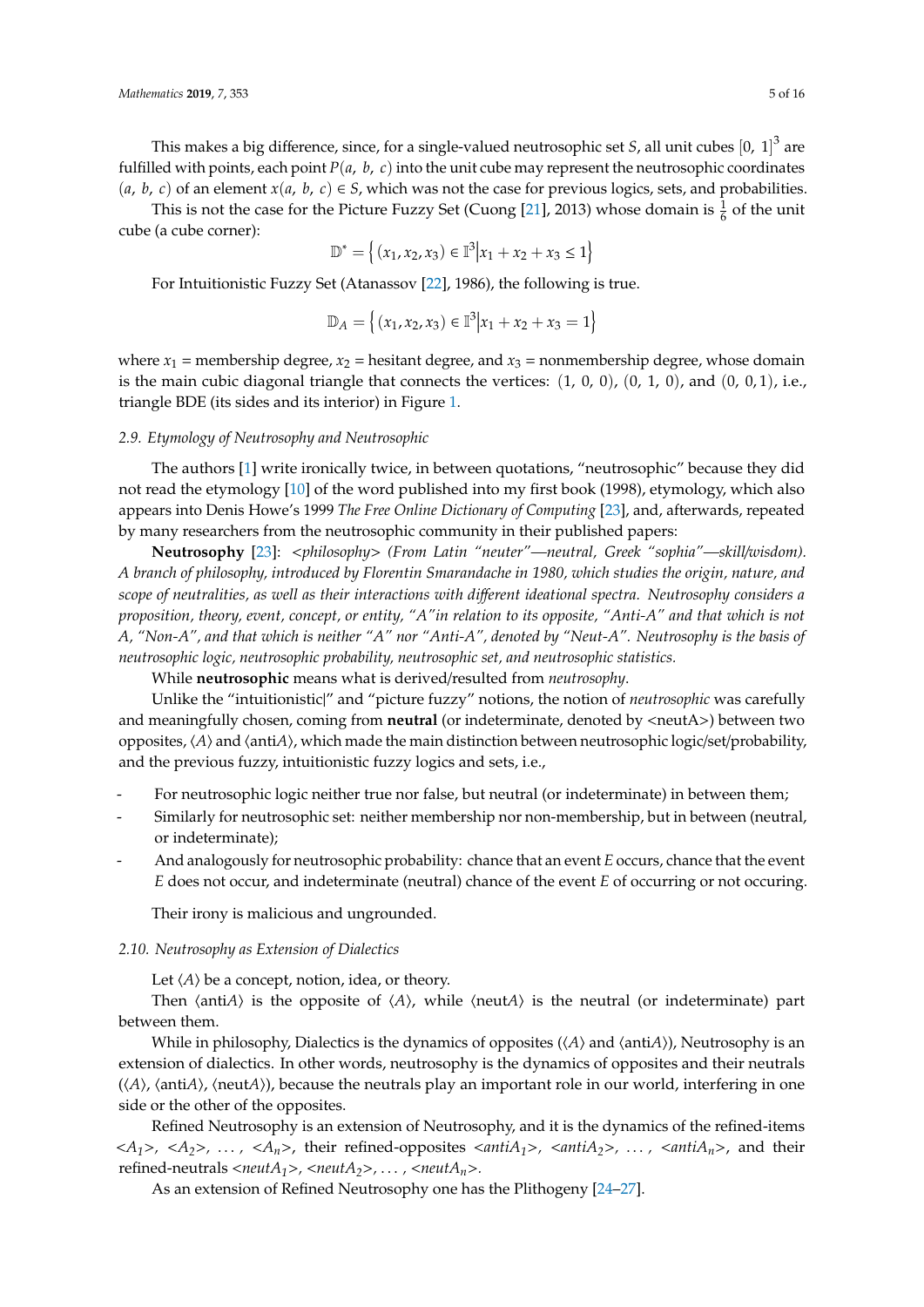# *2.11. Refined Neutrosophic Set and Lattice*

At page 11, Klement and Mesiar ([\[1\]](#page-13-0), 2018) assert that: Considering, for *n* > 3, lattices which are isomorphic to  $(L_n(\mathbb{I}), \leq_{comp})$ , further generalizations of "neutrosophic" sets can be introduced.

The authors are uninformed so that a generalization was done in 2013 when we have published a paper [\[6\]](#page-14-0) that introduced, for the first time, the refined neutrosophic set/logic/probability, where *T*, *I*, *F* were refined into *n* neutrosophic subcomponents:

 $T_1, T_2, \ldots, T_p; I_1, I_2, \ldots, I_r; F_1, F_2, \ldots, F_s,$ 

With *p*, *r*, *s*  $\geq$  1 are integers and  $p + r + s = n \geq 4$ .

But in our lattice  $(\mathbb{I}^n, \leq_{nN})$ , the neutrosophic inequality is adjusted to the categories of sub-truths, sub-indeterminacies, and sub-falsehood, respectively.

$$
(T_1(x), T_2(x), \ldots, T_p(x); I_1(x), I_2(x), \ldots, I_r(x); F_1(x), F_2(x), \ldots, F_s(x)) \leq_{nN} (T_1(y), T_2(y), \ldots, T_p(y); I_1(y), I_2(y), \ldots, I_r(y); F_1(y), F_2(y), \ldots, F_s(y))
$$
if and only if  

$$
T_1(x) \leq T_1(y), T_2(x) \leq T_2(y), \ldots, T_p(x) \leq T_p(y)
$$

$$
I_1(x) \geq I_1(y), I_2(x) \geq I_2(y), \ldots, I_r(x) \geq I_r(y)
$$

$$
F_1(x) \geq F_1(y), F_2(x) \geq F_2(y), \ldots, F_s(x) \geq F_s(y)
$$

Therefore,  $\leq_{nN}$  is different from the n-D inequalities  $\leq_{\text{comp}}$ , and from  $\leq_{\mathbb{I}^n}$  and  $\leq^{\mathbb{I}^n}$  (extending from authors inequalities  $\leq_{\mathbb{I}^3}$  and  $\leq^{\mathbb{I}^3}$ , respectively).

## *2.12. Nonstandard Refined Neutrosophic Set and Lattice*

Even more, Nonstandard Refined Neutrosophic Set/Logic/Probability (which include infinitesimals, monads, and closed monads, binads and closed binads) has no connection and no isomorphism whatsoever with any of the authors' lattices or extensions of their lattices for *2D* and *3D* to *nD*.

# *2.13. Nonstandard Neutrosophic Mobinad Real Lattice*

We have built ([\[2\]](#page-13-1), 2018) a more complex Nonstandard Neutrosophic Mobinad Real Lattice, on the nonstandard mobinad unit interval  $]$ <sup>-</sup>0, 1<sup>+</sup> [ defined as:

$$
]\bar{0},\ 1^+[\equiv \{ \varepsilon, a, a^-, a^{-0}, a^+, a^{+0}, a^{-+}, a^{-0+}|\text{ with }0 \le a \le 1,\ a \in \mathbb{R},\ \text{and}\ \varepsilon > 0,\ \varepsilon\text{ infinitesimal,}\ \varepsilon \in \mathbb{R}^* \}
$$

which is both **nonstandard neutrosophic lattice of the first type** (as partially ordered set, under neutrosophic inequality ≤*N*) and lattice of the second type (as algebraic structure, endowed with two binary nonstandard neutrosophic laws:  $\inf_N$  and  $\sup_N$ ).

Now,  $]$ <sup>-</sup>0,  $1^+$ [<sup>3</sup> is a nonstandard unit cube, with much higher density than [0, 1]<sup>3</sup> and which comprise not only real numbers  $a \in [0, 1]$  but also infinitesimals  $\varepsilon > 0$  and monads and binads neutrosophically included in  $]$ <sup>-</sup>0, 1<sup>+</sup>[.

## *2.14. New Ideas Brought by the Neutrosophic Theories and Never Done Before*

- The sum of the neutrosophic components is up to 3 (previously the sum was up to 1);
- Degree of independence and dependence between the neutrosophic components T, I, F, making their sum  $T + I + F$  vary between 0 and 3.

For example, when T, I, and F are totally dependent with each other, then  $T + I + F \leq 1$ . Therefore, we obtain the particular cases of intuitionistic fuzzy set (when  $T + I + F = 1$ ) and picture set when  $T + I + F \leq 1$ .

— Nonstandard analysis used in order to distinguish between absolute and relative (truth, membership, chance).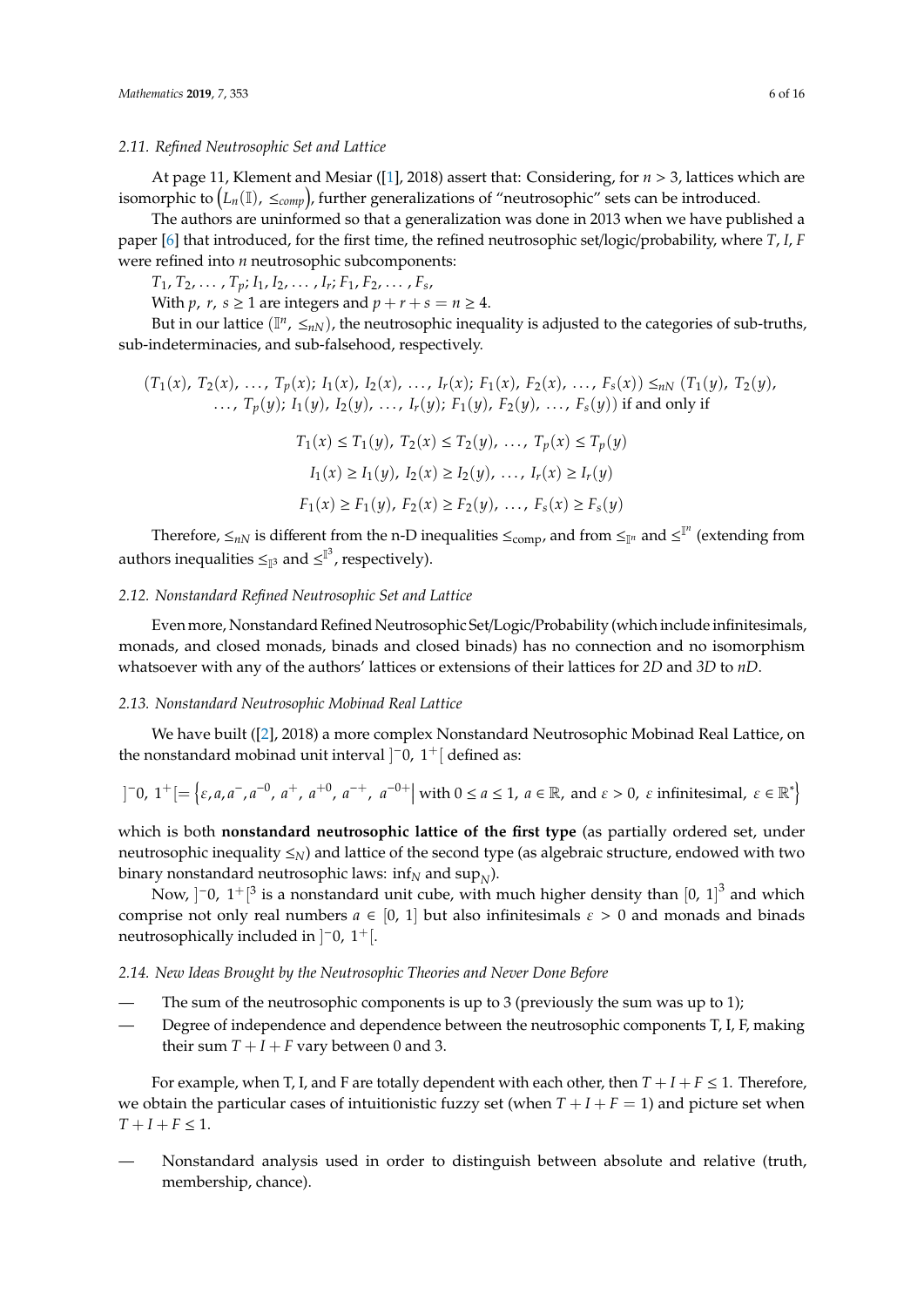$$
(T_1, T_2, \ldots, T_p; I_1, I_2, \ldots, I_r; F_1, F_2, \ldots, F_s)
$$

with the newly introduced Refined Neutrosophic Logic/Set/Probability.

- Ability to express *incomplete information*  $(T + I + F < 1)$  and paraconsistent (conflicting) and subjective information  $(T + I + F > 1)$ .
- Law of Included Middle explicitly/independently expressed as  $\langle \text{neut}A \rangle$  (indeterminacy, neutral).
- Law of Included Middle expanded to the Law of Included Multiple-Middles within the refined neutrosophic set as well as logic and probability.
- A large array of applications [\[28](#page-14-19)[–30\]](#page-15-0) in a variety of fields, after two decades from their foundation ([\[10\]](#page-14-4), 1998), such as: Artificial Intelligence, Information Systems, Computer Science, Cybernetics, Theory Methods, Mathematical Algebraic Structures, Applied Mathematics, Automation, Control Systems, Communication, Big Data, Engineering, Electrical, Electronic, Philosophy, Social Science, Psychology, Biology, Biomedical, Engineering, Medical Informatics, Operational Research, Management Science, Imaging Science, Photographic Technology, Instruments, Instrumentation, Physics, Optics, Economics, Mechanics, Neurosciences, Radiology Nuclear, Medicine, Medical Imaging, Interdisciplinary Applications, Multidisciplinary Sciences, and more [\[30\]](#page-15-0).

Klement's and Mesiar's claim that the neutrosophic set (I do not talk herein about intuitionistic fuzzy set, picture fuzzy set, and Pythagorean fuzzy set that they criticized) is not a new result is far from the truth.

# **3. Neutrosophy vs. Yin Yang Philosophy**

Ying Han, Zhengu Lu, Zhenguang Du, Gi Luo, and Sheng Chen [\[3\]](#page-13-2) have defined the "YinYang bipolar fuzzy set" (2018).

However, the "YinYang bipolar" is already a pleonasm, because, in Taoist Chinese philosophy, from the 6th century BC, Yin and Yang was already a bipolarity, between negative (Yin)/positive (Yang), or feminine (Yin)/masculine (Yang).

Dialectics was derived, much later in time, from Yin Yang.

Neutrosophy, as the dynamicity and harmony between opposites (Yin <A> and Yang (antiA>) together with their neutralities (things which are neither Yin nor Yang, or things which are blends of both: <neutA>) is an extension of Yin Yang Chinese philosophy. Neutrosophy came naturally since, into the dynamicity, conflict, cooperation, and even ignorance between opposites, the neutrals are attracted and play an important role.

# *3.1. YinYang Bipolar Fuzzy Set Is the Bipolar Fuzzy Set*

The authors sincerely recognize that: "*In the existing papers, YinYang bipolar fuzzy set also was called bipolar fuzzy set [5] and bipolar-valued fuzzy set [13,16]*."

These papers are cited as References [\[31–](#page-15-1)[33\]](#page-15-2).

We prove that the YinYang bipolar fuzzy set is not equivalent with the neutrosophic set, but a particular case of the bipolar neutrosophic set.

The authors [\[3\]](#page-13-2) say that: "Denote  $I^P = [0, 1]$  and  $I^N = [-1, 0]$ , and  $L =$  $\left\{ \tilde{\alpha} = (\tilde{\alpha}^P, \tilde{\alpha}^N) \right\}$ fuzzy set)  $X = \{x_1, ..., x_n\}$  represents the finite discourse. YinYang bipolar fuzzy set in *X* is defined by  $\alpha^P$  ∈ *I*<sup>P</sup>,  $\alpha^N$  ∈ *I*<sup>N</sup> $\}$ , then  $\alpha$  is called the YinYang bipolar fuzzy number. (YinYang bipolar the mapping below.

$$
\widetilde{A}: X \to L, x \to \left(\widetilde{A}^{P}(x), \widetilde{A}^{N}(x)\right), \forall x \in X.
$$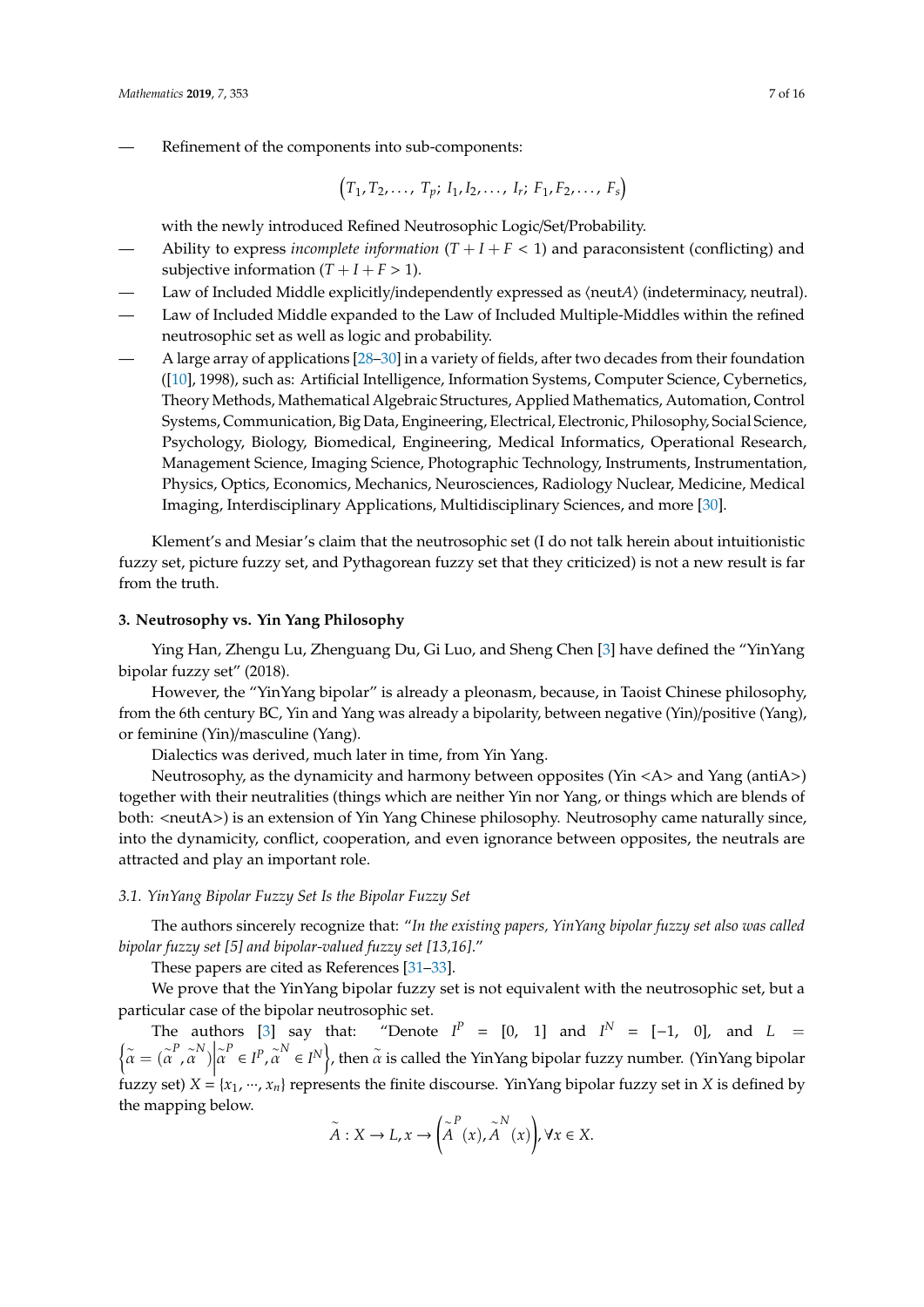where the functions ∼ *A*  $P^P$  :  $X \to I^P$ ,  $x \to \widetilde{A}$ *A P*(*x*) ∈ *I*<sup>*P*</sup> and  $\tilde{A}$ *A N*∴ *X* → *I<sup>N</sup>*, *x* →  $\widetilde{A}$ *A N*(*x*) ∈ *I<sup>N</sup>* define the satisfaction degree of the element *x* ∈ *X* to the property, and the implicit counter-property to the YinYang bipolar fuzzy set *A* in *X*, respectively (see [\[3\]](#page-13-2), page 2).

With simpler notations, the above set *L* is equivalent to:

*L* = { $(a, b)$ , *with*  $a \in [0, 1]$ ,  $b \in [-1, 0]$ }, and the authors denote  $(a, b)$  as the YinYang bipolar fuzzy number.

Further on, again with simpler notations, the so-called *YinYang bipolar fuzzy set* in

 $X = \{x_1, \ldots, x_n\}$  is equivalent to:

 $X = \{x_1(a_1, b_1), \dots, x_n(a_n, b_n)\}\$ , where all  $a_1, \dots, a_n \in [0, 1]$ , and all  $b_1, \dots, b_n \in [-1, 0]\}\$ . Clearly, this is the bipolar fuzzy set and there is no need to call it the "YinYang bipolar fuzzy set." The authors added that: "Montero et al. pointed out that the neutrosophic set is equivalent to the YinYang bipolar fuzzy set in syntax." However, the bipolar fuzzy set is not equivalent to the neutrosophic set at all. The bipolar fuzzy set is actually a particular case of the bipolar neutrosophic set, defined as (keeping the previous notations):

$$
X = \{x_1((a_1, b_1), (c_1, d_1), (e_1, f_1)), \ldots, x_n((a_n, b_n), (c_n, d_n), (e_n, f_n))\}\
$$

where

all  $a_1, \ldots, a_n, c_1, \ldots, c_n, e_1, \ldots, e_n \in [0, 1]$ , and all  $b_1, \ldots, b_n, d_1, \ldots, d_n, f_1, \ldots, f_n \in [-1, 0]$ ; for a generic  $x_j((a_j, b_j), (c_j, d_j), (e_j, f_j)) \in X$ ,  $1 \le j \le n$ ,

 $a_i$  = positive membership degree of  $x_i$ , and  $b_i$  = negative membership degree of  $x_i$ ;

*c<sup>i</sup>* = *positive indeterminate-membership degree of x<sup>i</sup>* , and *d<sup>i</sup>* = *negative indeterminate membership degree of x<sup>i</sup>* ;

 $e_i$  = positive non-membership degree of  $x_i$ , and  $f_i$  = negative non-membership degree of  $x_i$ .

Using notations adequate to the neutrosophic environment, one found the following.

Let  $U$  be a universe of discourse, and  $M \subset U$  be a set. *M* is a **single-valued bipolar fuzzy set** (that authors call *YinYang bipolar fuzzy set*) if, for any element,  $x(T_1)$  $\overline{r}$ <sup>+</sup> $\overline{r}$ <sub> $\overline{r}$ </sub>  $(\alpha)^{-}$  (*x*)  $\in M$ ,  $T_{(x)}^{+}$  $(x)$  ∈ [0, 1], and *T* −  $\binom{m}{x}$  ∈ [-1, 0], where  $T^+_{\binom{x}{x}}$  $\binom{+}{x}$  is the positive membership of *x*, and  $T^-_{(x)}$  $\bar{r}_{(x)}^-$  is the negative membership of *x*. (BFS).

The authors write that: "*Montero et al. pointed that the neutrosophic set [22] is equivalent to the YinYang bipolar fuzzy set in syntax [17]*".

Montero et al.'s paper is cited below as Reference [\[5\]](#page-13-4).

If somebody says something, it does not mean it is true. They have to verify. Actually, it is *untrue*, since the neutrosophic set is totally different from the so-called YinYang bipolar fuzzy set.

Let  $U$  be a universe of discourse, and  $M \subset U$  be a set, if for any element.

$$
x(T(x), I(x), F(x)) \in M
$$

 $T(x)$ ,  $I(x)$ ,  $F(x)$  are standard or nonstandard real subsets of the nonstandard real subsets of the nonstandard real unit interval  $]$ <sup>-</sup>0, 1<sup>+</sup>[. (NS).

Clearly, the definitions (BFS) and (NS) are totally different. In the so-called YinYang bipolar fuzzy set, there is no indeterminacy  $I(x)$ , no nonstandard analysis involved, and the neutrosophic components may be subsets as well.

# *3.2. Single-Valued Bipolar Fuzzy Set as a Particular Case of the Single-Valued Bipolar Neutrosophic Set*

The Single-Valued bipolar fuzzy set (alias YinYang bipolar fuzzy set) is a particular case of the Single-Valued bipolar neutrosophic set, employed by the neutrosophic community, and defined as follows: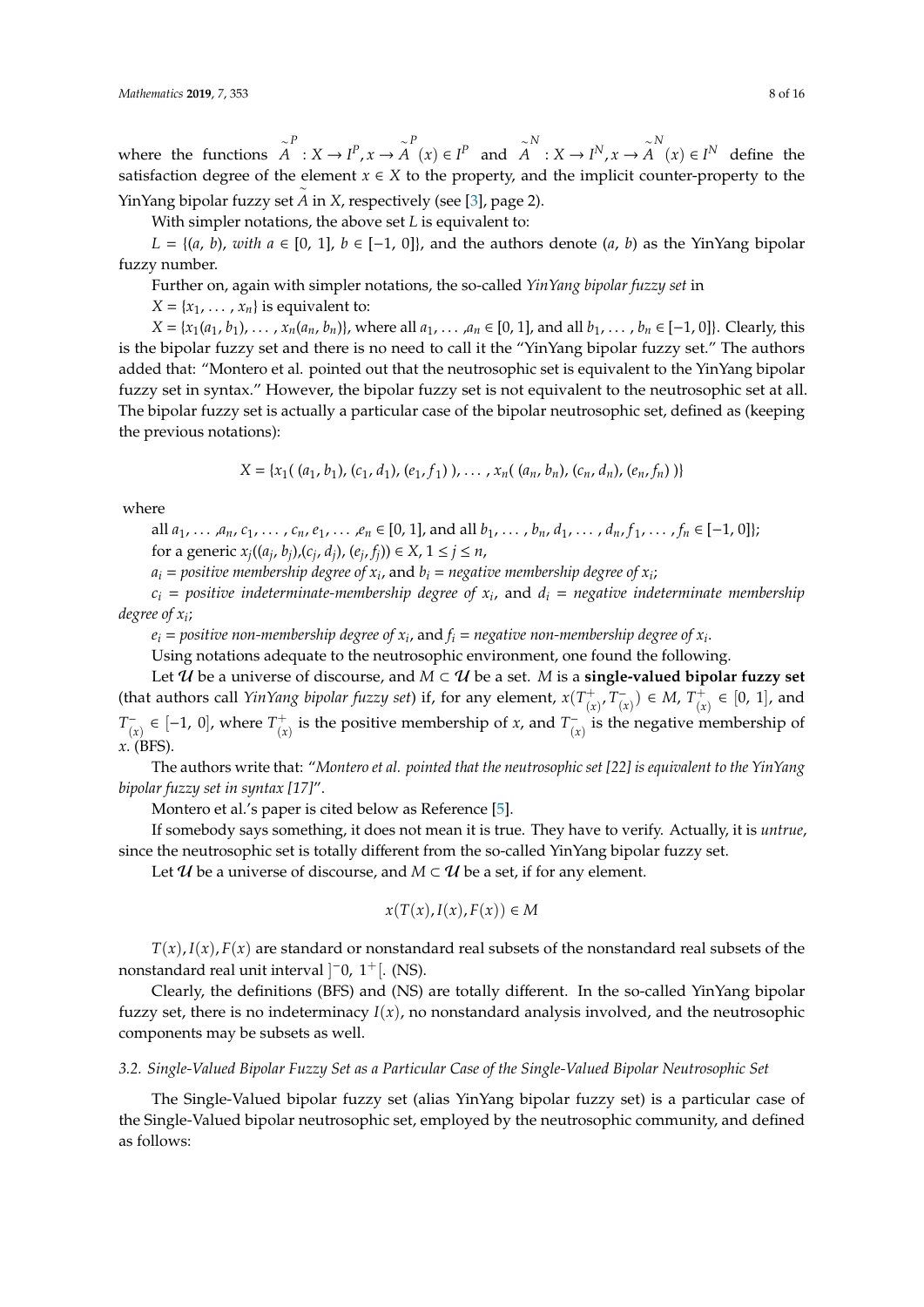Let  $\mathcal U$  be a universe of discourse, and  $M \subset \mathcal U$  be a set. M is a single-valued bipolar neutrosophic set, if for any element:

$$
x(T^+_{(x)}, T^-_{(x)}; I^+_{(x)}, I^-_{(x)}; F^+_{(x)}, F^-_{(x)}) \in M
$$
  

$$
T^+_{(x)}, I^+_{(x)}, F^+_{(x)} \in [0, 1]
$$
  

$$
T^-_{(x)}, I^-_{(x)}, F^-_{(x)} \in [-1, 0]
$$

# *3.3. Dependent Indeterminacy vs. Independent Indeterminacy*

The authors say: "*Attanassov's intuitionistic fuzzy set [4] perfectly reflects indeterminacy but not bipolarity.*"

We disagree, since Atanassov's intuitionistic fuzzy set [\[22\]](#page-14-15) perfectly reflects **hesitancy** between membership and non-membership not **indeterminacy**, since **hesitancy is dependent** on membership and non-membership:  $H = 1 - T - F$ , where  $H =$  hesitancy,  $T =$  membership, and  $F =$  non-membership.

It is the single-valued neutrosophic set that "perfectly reflects indeterminacy" since indeterminacy (*I*) in the neutrosophic set is **independent** from membership (*T*) and from nonmembership (*F*).

On the other hand, the neutrosophic set perfectly reflects the bipolarity membership/non-membership as well, since the membership (*T*) and nonmembership (*F*) are independent of each other.

#### *3.4. Dependent Bipolarity vs. Independent Bipolarity*

The *bipolarity* in the single-valued fuzzy set and intuitionistic fuzzy set is **dependent** (restrictive) in the sense that, if the truth-membership is *T*, then it involves the falsehood-nonmembership *F* ≤ 1 − *T* while the *bipolarity* in a single-valued neutrosophic set is independent (nonrestrictive): if the truth-membership *T* ∈ [0, 1], the falsehood-nonmebership is not influenced at all, then *F* ∈ [0, 1].

#### *3.5. Equilibriums and Neutralities*

Again: "While, in semantics, the YinYang bipolar fuzzy set suggests *equilibrium*, and neutrosophic set suggests a general *neutrality*. While the neutrosophic set has been successfully applied to a medical diagnosis [9,27], from the above analysis and the conclusion in [31], we see that the YinYang bipolar fuzzy set is clearly the suitable model to a bipolar disorder diagnosis and will be adopted in this paper."

I'd like to add that the single-valued bipolar neutrosophic set suggests:

- three types of equilibrium, between:  $T^+_{\alpha}$  $\binom{+}{(x)}$  and  $T^{-}_{(x)}$  $\frac{1}{(x)}$ ,  $I^+_{(x)}$  $\frac{1}{x}$  and  $I_{(x)}^ \bar{f}(x)$ , and  $F^+_{(x)}$  $\binom{+}{x}$  and  $F_{(x)}^ \frac{1}{(x)}$
- and two types of neutralities (indeterminacies) between *T* +  $f_{(x)}^+$  and  $F_{(x)}^+$  $\frac{1}{(x)}$ , and between  $T^{-}_{(x)}$  $\int_{(x)}^{\infty}$  and  $F_{(x)}^ \frac{1}{(x)}$ .

Therefore, the single-valued bipolar neutrosophic set is  $3 \times 2 = 6$  times more complex and more flexible than the YinYang bipolar fuzzy set. Due to higher complexity, flexibility, and capability of catching more details (such as falsehood-nonmembership, and indeterminacy), the single-valued bipolar neutrosophic set is more suitable than the YinYang bipolar fuzzy set to be used in a bipolar disorder diagnosis.

#### *3.6. Zhang-Zhang's Bipolar Model is not Equivalent with the Neutrosophic Set*

Montero et al. [\[5\]](#page-13-4) wrote: "*Zhang-Zhang's bipolar model is, therefore, equivalent to the neutrosophic sets proposed by Smarandache [70]*" *(p. 56)*.

This sentence is false and we proved previously that what Zhang & Zhang proposed in 2004 is a subclass of the single-valued bipolar neutrosophic set.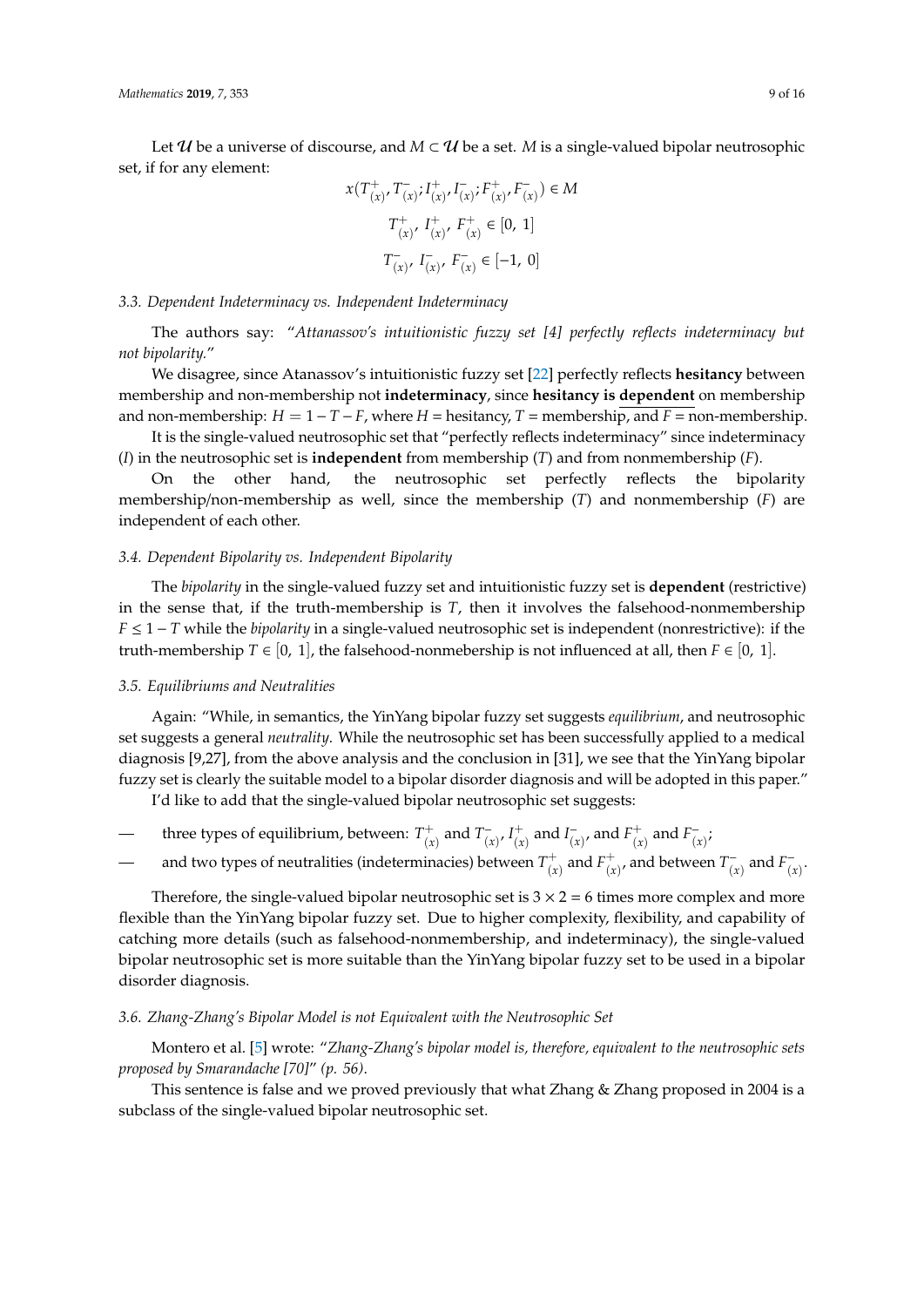## *3.7. Tripolar and Multipolar Neutrosophic Sets*

Not talking about the fact that, in 2016, we have extended our bipolar neutrosophic set to tripolar and even multipolar neutrosophic sets [\[18\]](#page-14-12), the sets have become more general than the bipolar fuzzy model.

#### *3.8. Neutrosophic Overset*/*Underset*/*O*ff*set*

Not talking that the unit interval  $[0, 1]$  was extended in 2006 below 0 and above 1 into the neutrosophic overset/underset/offset:  $[Ω, Ψ]$  with  $Ω ≤ 0 < 1 ≤ Ψ$  (as explained above).

# *3.9. Neutrosophic Algebraic Structures*

The Montero et al. [\[5\]](#page-13-4) continue: "*Notice that none of these two equivalent models include any formal structure, as claimed in [48]*".

First, we have proved that these two models (Zhang-Zhang's bipolar fuzzy set, and neutrosophic logic) are not equivalent at all. Zhang-Zhang's bipolar fuzzy set is a subclass of a particular type of neutrosophic set, called the single-valued bipolar neutrosophic set.

Second, since 2013, Kandasamy and Smarandache have developed various algebraic structures (such as neutrosophic semigroup, neutrosophic group, neutrosophic ring, neutrosophic field, neutrosophic vector space, etc.) [\[28\]](#page-14-19) on the set of neutrosophic numbers:

 $S_R = \big\{a+bl\vert, \text{ where } a, \ b \in \mathbb{R}, \text{ and } I = \text{indeterminacy}, \ I^2 = I\big\}$ , where  $\mathbb R$  is the set of real numbers. And extended on:

 $S_C$  =  $\{a + bI\}$ , where *a*,  $b \in C$ , and *I* = indeterminacy,  $I^2 = I\}$ , where *C* is the set of complex numbers.

However, until 2016 [year of Montero et al.'s published paper], I did not develop a formal structure on the neutrosophic set. Montero et al. are right.

Yet, in 2018, and, consequently at the beginning of 2019, we [\[2\]](#page-13-1) developed, then generalized, and proved that the neutrosophic set has a structure of the lattice of the first type (as the neutrosophically **Partially ordered set):** (  $]$ <sup>-</sup>0, 1<sup>+</sup>[, ≤<sub>*N*</sub>), where  $]$ <sup>-</sup>0, 1<sup>+</sup>[ is the nonstandard neutrosophic mobinad (monads and binads) real unit interval, and ≤*<sup>N</sup>* is the nonstandard neutrosophic inequality. Moreover,  $($   $]$ <sup>-</sup>0, 1<sup>+</sup> $[$ , inf<sub>N</sub>, sup<sub>N</sub><sup>-</sup> 0, 1<sup>+</sup> $]$  has the structure of the bound lattice of the second type (as algebraic structure), under two binary laws inf $_N$  (nonstandard neutrosophic infimum) and  $\sup_N$  (nontandard neutrosophic supremum).

#### *3.10. Neutrality (*<*neutA*>*)*

Montero et al. [\[5\]](#page-13-4) continue: " . . . *the selected denominations within each model might suggest di*ff*erent underlying structures: while the model proposed by Zhang and Zhang suggests conflict between categories (a specific type of neutrality di*ff*erent from Atanassov's indeterminacy), Smarandache suggests a general neutrality that should, perhaps jointly, cover some of the specific types of neutrality considered in our paired approach.*"

In neutrosophy and neutrosophic set/logic/probability, the neutrality <neutA> means everything in between  $\langle A \rangle$  and  $\langle$ anti $A \rangle$ , everything which is neither  $\langle A \rangle$  nor  $\langle$ anti $A \rangle$ , or everything which is a blending of  $\langle A \rangle$  and  $\langle$  anti $A \rangle$ .

Further on, in Refined Neutrosophy and Refined Neutrosophic Set/Logic/Probability [\[9\]](#page-14-3), the neutrality <neutA> was split (refined) in 2013 into sub-neutralities (or sub-indeterminacies), such as:  $\langle \text{neut} A_1 \rangle$ ,  $\langle \text{neut} A_2 \rangle$ , ...,  $\langle \text{neut} A_n \rangle$  whose number could be finite or infinite depending on each application that needs to be solved.

Thus, the paired structure becomes a particular case of refined neutrosophy (see next).

## **4. The Pair Structure as a Particular Case of Refined Neutrosophy**

Montero et al. [\[5\]](#page-13-4) in 2016 have defined a **paired structure**: "*composed by a pair of opposite concepts and three types of neutrality as primary valuations: L* = *{concept, opposite, indeterminacy, ambivalence, conflict}.*"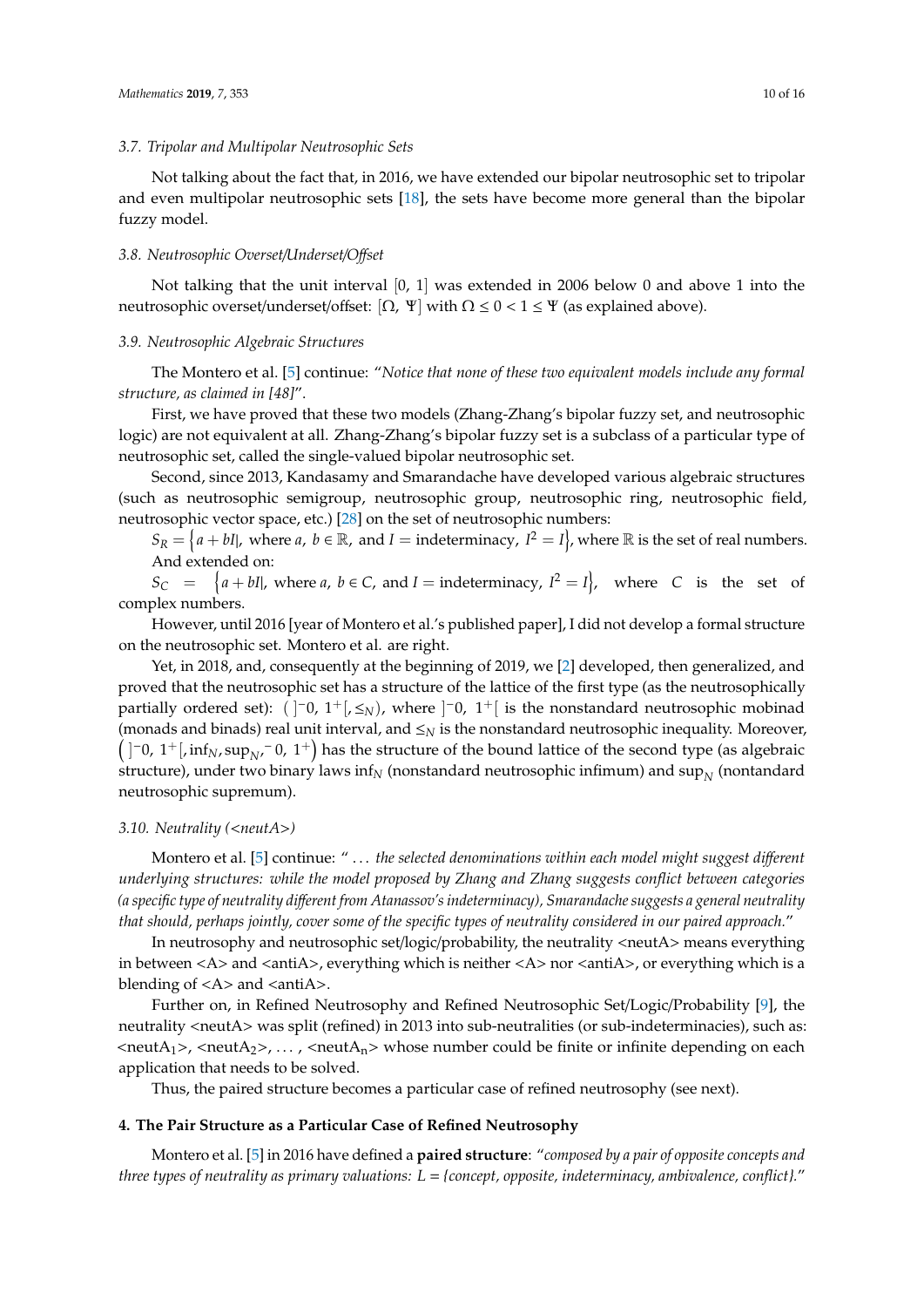Therefore, each element  $x \in X$ , where *X* is a universe of discourse, is characterized by a degree function, with respect to each attribute value from *L*:

$$
\mu: X \to [0, 1]^5
$$

 $\mu(x) = (\mu_1(x), \mu_2(x), \mu_3(x), \mu_4(x), \mu_5(x))$ 

where  $\mu_1(x)$  represents the degree of *x* with respect to the concept;

 $\mu_2(x)$  represents the degree of *x* with respect to the opposite (of the concept);

 $\mu_3(x)$  represents the degree of *x* with respect to 'indeterminacy';

 $\mu_4(x)$  represents the degree of *x* with respect to 'ambivalence';

 $\mu_5(x)$  represents the degree of *x* with respect to 'conflict'.

However, this paired structure is a particular case of Refined Neutrosophy.

# *4.1. Antonym vs. Negation*

First, Dialectics is the dynamics of opposites. Denote them by  $\langle A \rangle$  and  $\langle \text{anti}A \rangle$ , where  $\langle A \rangle$  may be an item, a concept, attribute, idea, theory, and so on while  $\langle \text{anti}A \rangle$  is the opposite of  $\langle A \rangle$ .

Secondly, Neutrosophy ([\[10\]](#page-14-4), 1998), as a generalization of Dialectics, and a new branch of philosophy, is the dynamics of opposites and their neutralities (denoted by  $\langle \text{neut}A \rangle$ ). Therefore, Neutrosophy is the dynamics of  $\langle A \rangle$ ,  $\langle \text{anti}A \rangle$ , and  $\langle \text{neut}A \rangle$ .

 $\langle \text{neut}A \rangle$  means everything, which is neither  $\langle A \rangle$  nor  $\langle \text{anti}A \rangle$ , or which is a mixture of them, or which is indeterminate, vague, or unknown.

The **antonym** of  $\langle A \rangle$  is  $\langle \text{anti}A \rangle$ .

The **negation** of  $\langle A \rangle$  (which we denote by  $\langle \text{non}A \rangle$ ) is what is not  $\langle A \rangle$ , therefore:

$$
\neg_N \langle A \rangle = \langle \text{non} A \rangle =_N \langle \text{neut} A \rangle \cup \sqrt{\langle \text{anti} A \rangle}
$$

We preferred to use the lower index  $_N$  (neutrosophic) because we deal with items, concepts, attributes, ideas, and theories such as  $\langle A \rangle$  and, in consequence, its derivates  $\langle \text{anti}A \rangle$ ,  $\langle \text{neut}A \rangle$ , and  $\langle$ non*A* $\rangle$ , whose borders are ambiguous, vague, and not clearly delimited.

## *4.2. Refined Neutrosophy as an Extension of Neutrosophy*

Thirdly, Refined Neutrosophy ([\[6\]](#page-14-0), 2013), as an extension of Neutrosophy, and a refined branch of philosophy, is the dynamics of refined opposites:  $\langle A_1 \rangle$ ,  $\langle A_2 \rangle$ , . . . ,  $\langle A_p \rangle$  with  $\langle \text{anti}A_1 \rangle$ ,  $\langle \text{anti}A_2 \rangle$ , . . . ,  $\langle \text{antiA}_s \rangle$ , and their refined neutralities:  $\langle \text{neutA}_1 \rangle$ ,  $\langle \text{neutA}_2 \rangle$ , ...,  $\langle \text{neutA}_r \rangle$ , for integers p, r,  $s \ge 1$ , and  $p + r + s = n \ge 4$ . Therefore, the item  $\langle A \rangle$  has been split into sub-items  $\langle A_i \rangle$ ,  $1 \le i \le p$ , the  $\langle \text{anti}A \rangle$  into  $\text{sub-}$ (anti-items)  $\langle \text{anti-}A_k \rangle$ ,  $1 \leq l \leq s$ , and the  $\langle \text{neut-}A \rangle$  into sub-(neutral-items)  $\langle \text{neut-}A_l \rangle$ ,  $1 \leq k \leq r$ .

## *4.3. Qualitative Scale as a Particular Case of Refined Neutrosophy*

Montero et al.'s qualitative scale [\[5\]](#page-13-4) is a particular case of Refined Neutrosophy where the neutralities are split into three parts.

*L* = *{concept, opposite, indeterminacy, ambivalence, conflict}* = *{*<*A*>*,* <*antiA*>*,* <*neutA1*>*,* <*neutA2*>*,* <*neutA3*>*}*

where: <*A*> = *concept*, <*antiA*> = *opposite*, <*neutA1*> = *indeterminacy*, <*neutA2*> = *ambivalence*, <*neutA3*> = *conflict*.

Yin Yang, Dialectics, Neutrosophy, and Refined Neutrosophy (the last one having only  $\langle \text{neut}A \rangle$  as refined component), are bipolar:  $\langle A \rangle$  and  $\langle$  anti $A \rangle$  are the poles.

Montero et al.'s qualitative scale is bipolar ('concept', and its 'opposite').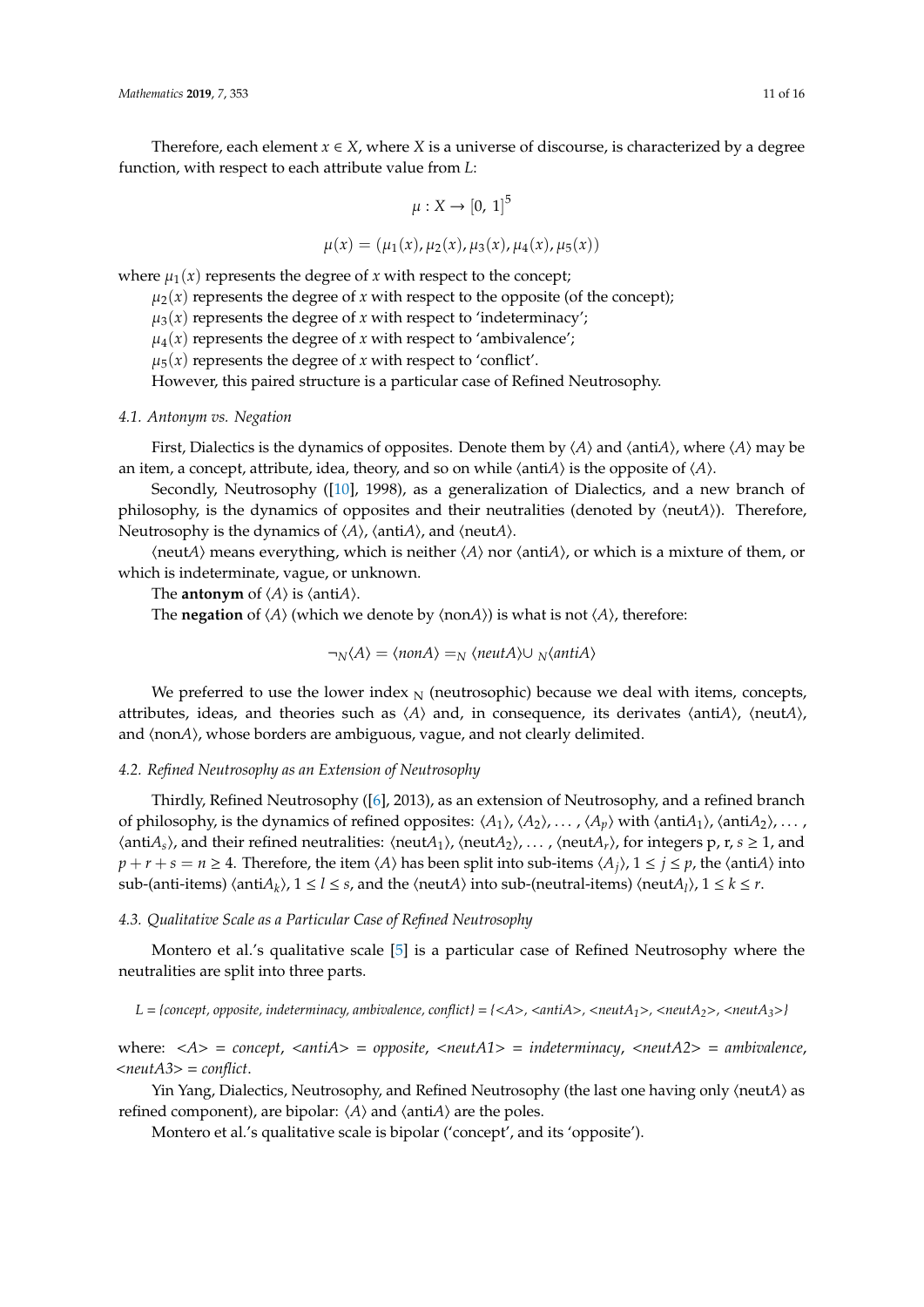#### *4.4. Multi-Subpolar Refined Neutrosophy*

However, the Refined Neutrosophy, whose at least one of  $\langle A \rangle$  or  $\langle$  anti $A \rangle$  is refined, is *multi-subpolar*.

#### *4.5. Multidimensional Fuzzy Set as a Particular Case of the Refined Neutrosophic Set*

Montero et al. [\[5\]](#page-13-4) defined the *Multidimensional Fuzzy Set A<sub>L</sub>* as:  $A_t = \{ \langle x, (\mu_s(x))_{s \in L} > |x \in X \}$ , where X is the universe of discourse,  $L =$  the previous qualitative scale, and  $\mu_s(x) \in S$ , where *S* is a valuation scale (in most cases  $S = [0, 1]$ ),  $\mu_s(x)$  is the degree of *x* with respect to  $s \in L$ .

A *Single-Valued Neutrosophic Set* is defined as follows. Let U be a universe of discourse, and *M* ⊂ *U* a set. For each element *x*(*T*(*x*), *I*(*x*), *F*(*x*)) ∈ *M*, *T*(*x*) ∈ [0, 1] is the degree of truth-membership of element *x* with respect to the set *M*,  $I(x) \in [0, 1]$  is the degree of indeterminacy-membership of element *x* with respect to the set *M*, and  $F(x) \in [0, 1]$  is the degree of falsehood-nonmembership of element *x* with respect to the set *M*.

Let's refine  $I(x)$  as  $I_1(x)$ ,  $I_2(x)$ , and  $I_3(x) \in [0, 1]$  sub-indeterminacies. Then we get a single-valued refined neutrosophic set.

 $\mu_{concept}(x) = T(x)$  (truth-membership);  $\mu_{\text{opposite}}(x) = F(x)$  (falsehood-non-membership);  $\mu$ indeterminacy(*x*) = *I*<sub>1</sub>(*x*) (first sub-indeterminacy);  $\mu_{\text{ambivalence}}(x) = I_2(x)$  (second sub-indeterminacy);  $\mu_{conflict}(x) = I_3(x)$  (third sub-indeterminacy).

The *Single-Valued Refined Neutrosophic Set* is defined as follows. Let U be a universe of discourse, and  $M \subset U$  a set. For each element:

$$
x(T_1(x), T_2(x), \ldots, T_p(x); I_1(x), I_2(x), \ldots, I_r(x); F_1(x), F_2(x), \ldots, F_s(x)) \in M
$$

 $T_i(x)$ ,  $1 \le i \le p$ , are degrees of subtruth-submembership of element *x* with respect to the set *M*. *I*<sub>*k*</sub>(*x*), 1 ≤ *k* ≤ *r*, are degrees of subindeterminacy-membership of element *x* with respect to the set *M*.

Lastly,  $F_l(x)$ ,  $1 \le l \le s$ , are degrees of sub-falsehood-sub-non-membership of element *x* with respect to the set *M*, where integers p, r,  $s \ge 1$ , and  $p + r + s = n \ge 4$ .

Therefore, Montero et al.'s **multidimensional fuzzy set** is a particular case of the **refined neutrosophic set**, when  $p = 1$ ,  $r = 3$ , and  $s = 1$ , where  $n = 1 + 3 + 1 = 5$ .

## *4.6. Plithogeny and Plithogenic Set*

Fourthly, in 2017 and in 2018 [\[24–](#page-14-17)[27\]](#page-14-18), the Neutrosophy was extended to Plithogeny, which is multipolar, being the dynamics and hermeneutics [methodological study and interpretation] of many opposites and/or their neutrals, together with non-opposites.

h*A*i, hneut*A*i, hanti*A*i;

 $\langle B \rangle$ ,  $\langle \text{neut}B \rangle$ ,  $\langle \text{anti}B \rangle$ ; etc.

 $\langle C \rangle$ ,  $\langle D \rangle$ , etc.

In addition, the **Plithogenic Set** was introduced, as a generalization of **Crisp**, **Fuzzy**, **Intuitionistic Fuzzy**, and **Neutrosophic Sets**.

Unlike previous sets defined, whose elements were characterized by the attribute 'appurtenance' (to the set), which has only one (membership), or two (membership, nonmembership), or three (membership, nonmembership, indeterminacy) attribute values, respectively. For the Plithogenic Set, each element may be characterized by a multi-attribute, with any number of attribute values.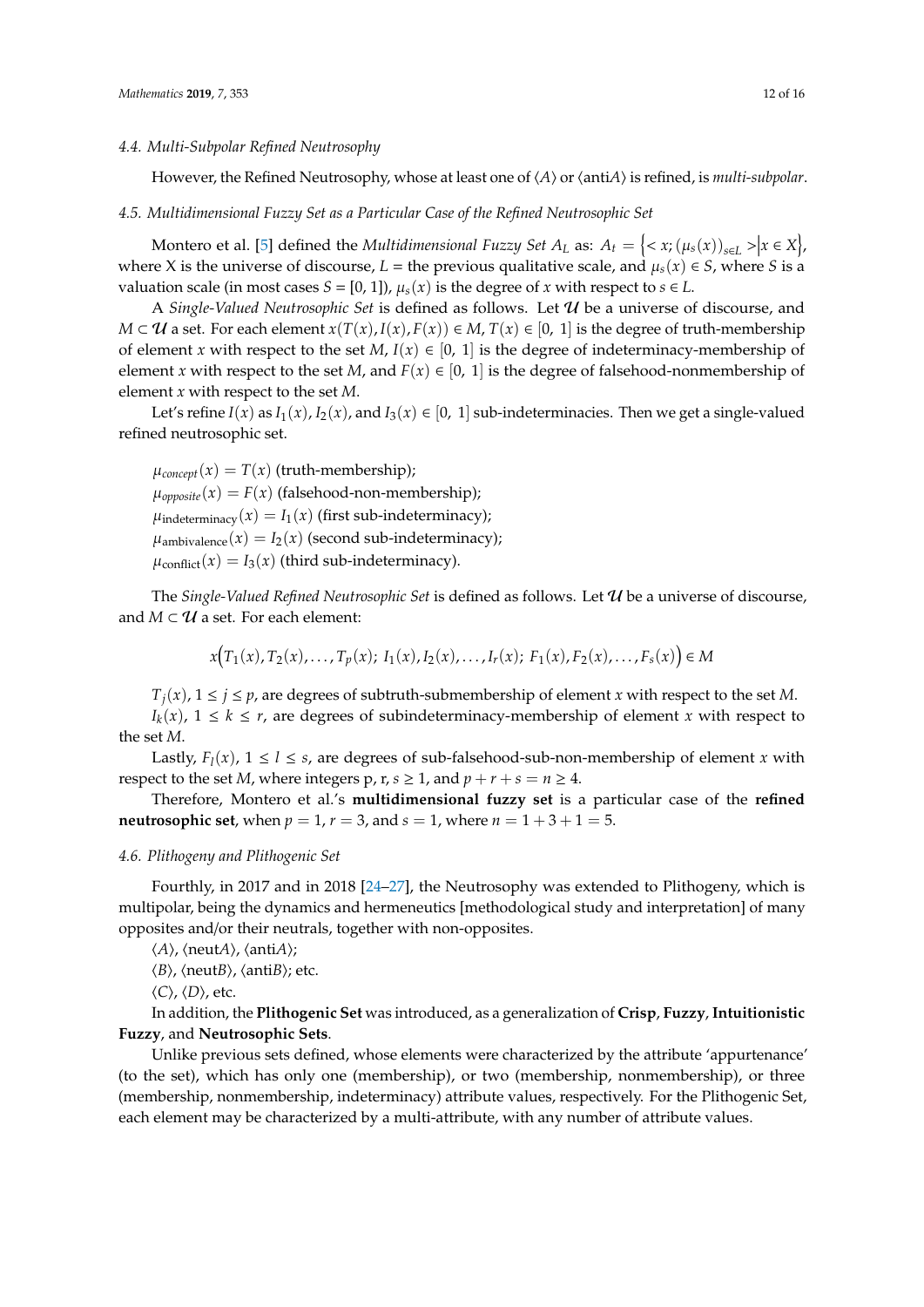*4.7. Refined Neutrosophic Set as a Unifying View of Opposite Concepts*

Montero et al.'s statement [\[5\]](#page-13-4) from their paper Abstract: "*we propose a consistent and unifying view to all those basic knowledge representation models that are based on the existence of two somehow opposite fuzzy concepts.*"

With respect to the "unifying" claim, their statement is not true, since, as we proved before, their **paired structure** together with three types on neutralities (**indeterminacy**, **ambivalence**, and **conflict**) is a simple, particular case of the refined neutrosophic set.

The real unifying view currently is the **Refined Neutrosophic Set**.

{I was notified about this paired structure article [\[5\]](#page-13-4) by Dr. Said Broumi, who forwarded it to me.}

#### *4.8. Counter-Example to the Paired Structure*

As a counter example to the paired structure [\[5\]](#page-13-4), it cannot catch a simple voting scenario.

The election for the United States President from 2016: Donald Trump vs. Hillary Clinton. USA has 50 states and since, in the country, there is an **Electoral vote**, not a **Popular vote**, it is required to know the winner of each state.

There were two opposite candidates.

The candidate that receives more votes than the other candidate in a state gets all the points of that state.

As in the neutrosophic set, there are three possibilities:

 $T =$  percentage of USA people voting for Mr. Trump;

*I* = percentage of USA people not voting, or voting but giving either a blank vote (not selecting any candidate) or a black vote (cutting all candidates);

 $F =$  percentage of USA people voting against Mr. Trump.

The opposite concepts, using Montero et al.'s knowledge representation, are T (voting for, or truth-membership) and F (voting against, or false-membership). However,  $T > F$ , or  $T = F$ , or *T* < *F*, that the Paired Structure can catch, mean only the Popular vote, which does not count in the United States.

Actually, it happened that  $T < F$  in the US 2016 presidential election, or Mr. Trump lost the Popular vote, but he won the Presidency using the Electoral vote.

The paired structure is not capable of refining the opposite concepts (*T* and *F*), while the indeterminate (*I*) could be refined by the paired structure only in three parts.

Therefore, the paired structure is not a unifying view of all basic knowledge that uses opposite fuzzy concepts. However, the refined neutrosophic set/logic/probability do.

Using the refined neutrosophic set and logic, and splits (refines) *T*, *I*, and *F* as:

 $T_i$  = percentage of American state  $S_i$  people voting for Mr. Trump;

 $I_i$  = percentage of American state  $S_i$  people not voting, or casting a blank vote or a black vote;

 $\hat{F}_j$  = percentage of American state  $S_j$  people voting against Mr. Trump, with  $T_j$ ,  $I_j$ ,  $F_j \in [0, 1]$  and  $T_j + I_j + F_j = 1$ , for all  $j \in \{1, 2, ..., 50\}.$ 

Therefore, one has:

 $(T_1, T_2, \ldots, T_{50}; I_1, I_2, \ldots, I_{50}; F_1, F_2, \ldots, F_{50}).$ 

On the other hand, due to the fact that the sub-indeterminacies  $I_1, I_2, \ldots, I_{50}$  did not count towards the winner or looser (only for indeterminate voting statistics), it is not mandatory to refine *I*. We could simply refine it as:

 $(T_1, T_2, \ldots, T_{50};$  *I*;  $F_1, F_2, \ldots, F_{50}$ .

# *4.9. Finite Number and Infinite Number of Neutralities*

Montero et al. [\[5\]](#page-13-4): "*(* . . . *) we emphasize the key role of certain neutralities in our knowledge representation models, as pointed out by Atanassov [4], Smarandache [70], and others. However, we notice that our notion of neutrality should not be confused with the neutral value in a traditional sense (see [22–24,36,54], among others).*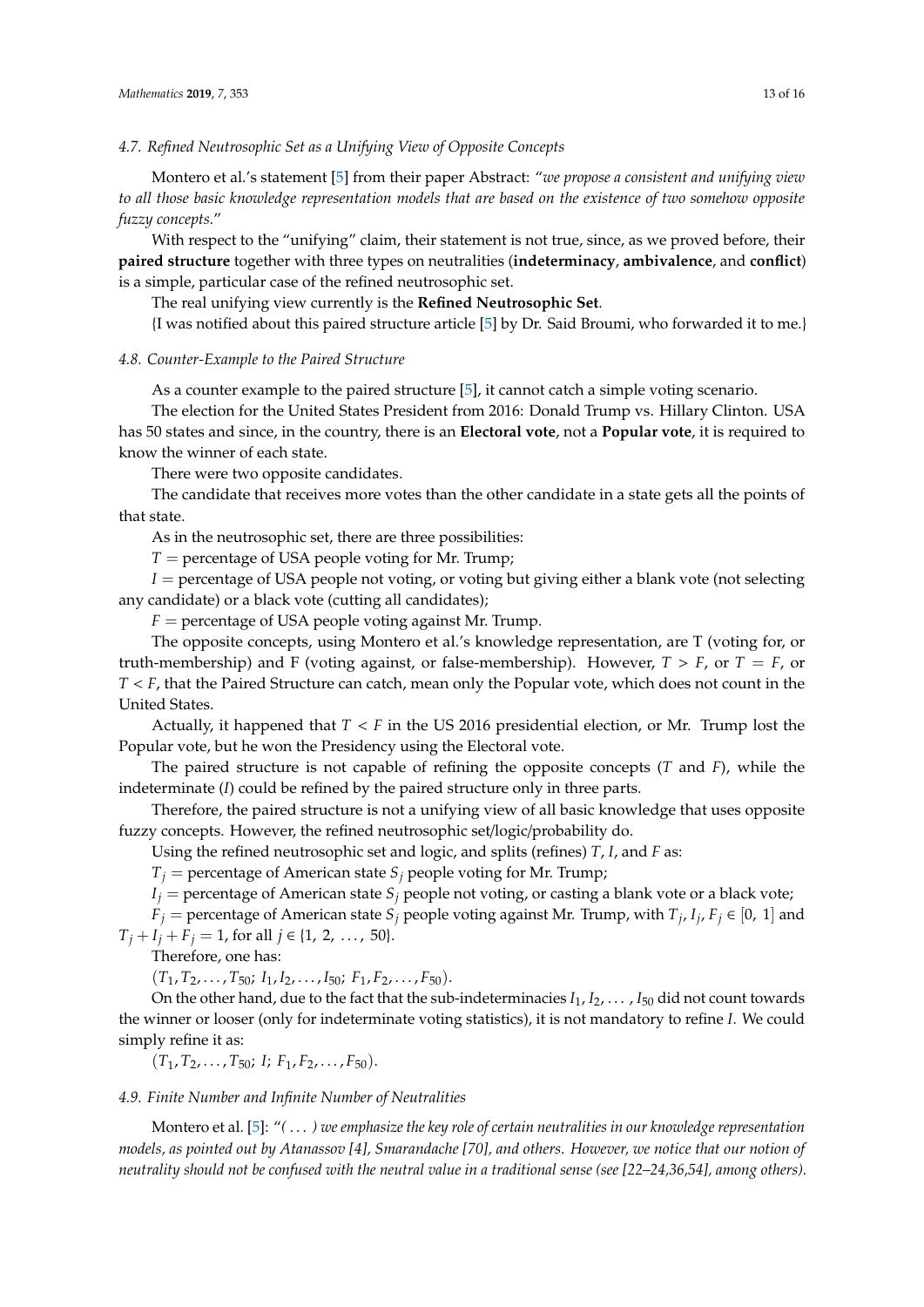*Instead, we will stress the existence of di*ff*erent kinds of neutrality that emerge (in the sense of Reference [11]) from the semantic relation between two opposite concepts (and notice that we refer to a neutral category that does not entail linearity between opposites).*"

In neutrosophy, and, consequently, in the neutrosophic set, logic, and probability, between the opposite items (concepts, attributes, ideas, etc.)  $\langle A \rangle$  and  $\langle \text{anti}A \rangle$ , there may be a large number of neutralities/indeterminacies (all together denoted by  $\langle$ neut*A* $\rangle$  even an infinite spectrum—depending on the application to solve.

We agree with different kinds of neutralities and indeterminacies (vague, ambiguous, unknown, incomplete, contradictory, linear and non-linear information, and so on), but the authors display only three neutralities.

In our everyday life and in practical applications, there are more neutralities and indeterminacies.

In another example (besides the previous one about Electoral voting), there may be any number of sub indeterminacies/sub neutralities.

The opposite concepts attributes are:  $\langle A \rangle$  = white,  $\langle \text{anti}A \rangle$  = black, while neutral concepts in between may be:  $\langle \text{neut}A_1 \rangle$  = yellow,  $\langle \text{neut}A_2 \rangle$  = orange,  $\langle \text{neut}A_3 \rangle$  = red,  $\langle \text{neut}A_4 \rangle$  = violet,  $\langle \text{neut}A_5 \rangle$  = green, and  $\langle \text{neut}A_6 \rangle$  = blue. Therefore, we have six neutralities. Example with infinitely many neutralities:

The opposite concepts:  $\langle A \rangle$  = white,  $\langle \text{anti}A \rangle$  = black;

The neutralities:  $\langle \text{neut}A_{1, 2, ..., \infty} \rangle =$  the whole light spectrum between white and black, measured in nanometers (*nn*) [a nanometer is a billionth part of a meter].

# **5. Conclusions**

The neutrosophic community thank the authors for their criticism and interest in the neutrosophic environment, and we wait for new comments and criticism, since, as Winston Churchill had said, *the eagles fly higher against the wind*.

**Funding:** The author received no external funding.

**Conflicts of Interest:** The author declares no conflict of interest.

# **Notations**

| $\leq_{nN}^{nonS}$                | means nonstandard n-tuple neutrosophic inequality;  |
|-----------------------------------|-----------------------------------------------------|
| $\leq_{nN}$                       | means standard (real) <i>n</i> -tuple inequality;   |
| $\leq_N^{nonS}$                   | means nonstandard unary neutrosophic inequality;    |
| $\leq_N$                          | mean standard (real) unary neutrosophic inequality; |
| $=_{N}$                           | means neutrosophic equality;                        |
| $\neg N$                          | means neutrosophic negation;                        |
| $\cup$ <sub>N</sub>               | means neutrosophic union;                           |
|                                   | means classical equality;                           |
| $\langle , \rangle , \leq , \geq$ | mean classical inequalities.                        |

# **References**

- <span id="page-13-0"></span>1. Klement, E.P.; Mesiar, R. L-Fuzzy Sets and Isomorphic Lattices: Are All the "New" Results Really New? *Mathematics* **2018**, *6*, 146. [\[CrossRef\]](http://dx.doi.org/10.3390/math6090146)
- <span id="page-13-1"></span>2. Smarandache, F. Extended Nonstandard Neutrosophic Logic, Set, and Probability based on Extended Nonstandard Analysis. *arXiv*, 2019; arXiv:1903.04558.
- <span id="page-13-2"></span>3. Zhang, W.; Zhang, L. YinYang bipolar logic and bipolar fuzzy logic. *Inf. Sci.* **2004**, *165*, 265–287. [\[CrossRef\]](http://dx.doi.org/10.1016/j.ins.2003.05.010)
- <span id="page-13-3"></span>4. Han, Y.; Lu, Z.; Du, Z.; Luo, Q.; Chen, S. A YinYang bipolar fuzzy cognitive TOPSIS method to bipolar disorder diagnosis. *Comput. Methods Programs Biomed.* **2018**, *158*, 1–10. [\[CrossRef\]](http://dx.doi.org/10.1016/j.cmpb.2018.02.004) [\[PubMed\]](http://www.ncbi.nlm.nih.gov/pubmed/29544775)
- <span id="page-13-4"></span>5. Montero, J.; Bustince, H.; Franco, C.; Rodríguez, J.T.; Gómez, D.; Pagola, M.; Fernández, J.; Barrenechea, E. Paired structures in knowledge representation. *Knowl. Base D Syst.* **2016**, *100*, 50–58. [\[CrossRef\]](http://dx.doi.org/10.1016/j.knosys.2016.02.003)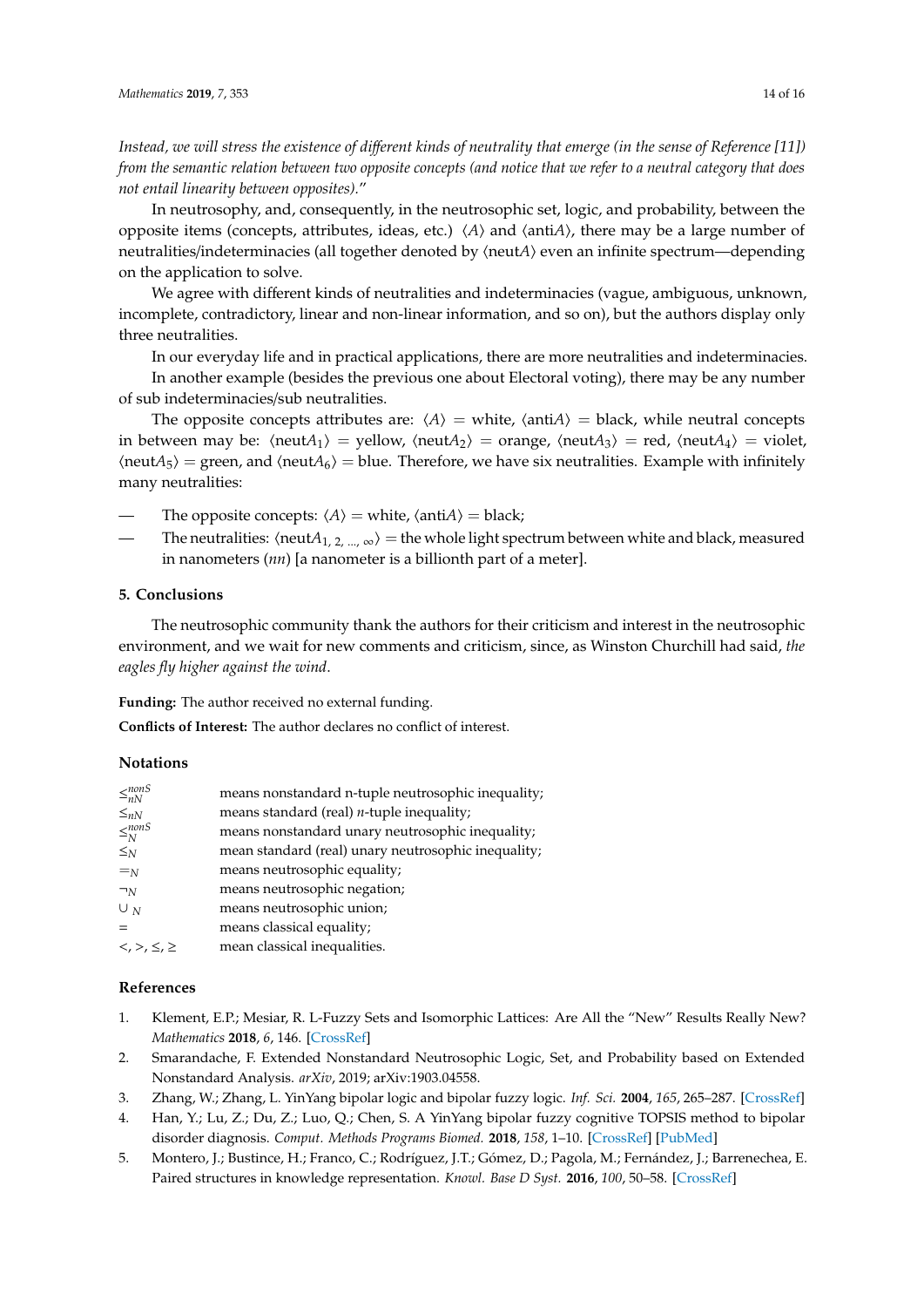- <span id="page-14-0"></span>6. Smarandache, F. N-Valued Refined Neutrosophic Logic and Its Applications in Physics. *Prog. Phys.* **2013**, *4*, 143–146.
- <span id="page-14-1"></span>7. Smarandache, F. Neutrosophy, A New Branch of Philosophy. *Mult. Valued Log. Int. J.* **2002**, *8*, 297–384.
- <span id="page-14-2"></span>8. Smarandache, F. Degree of Dependence and Independence of the (Sub)Components of Fuzzy Set and Neutrosophic Set. *Neutrosophic Sets Syst.* **2016**, *11*, 95–97.
- <span id="page-14-3"></span>9. Smarandache, F. Degree of Dependence and Independence of Neutrosophic Logic Components Applied in Physics. In Proceedings of the 2016 Annual Spring Meeting of the APS Ohio-Region Section, Dayton, OH, USA, 8–9 April 2016.
- <span id="page-14-4"></span>10. Smarandache, F. A Unifying Field in Logics: Neutrosophic Logic. Neutrosophy, Neutrosophic Set, Neutrosophic Probability and Statistics. 1998. Available online: http://fs.unm.edu/[eBook-Neutrosophics6.pdf](http://fs.unm.edu/eBook-Neutrosophics6.pdf) (accessed on 3 April 2019).
- <span id="page-14-5"></span>11. Smarandache, F. About Nonstandard Neutrosophic Logic (Answers to Imamura's 'Note on the Definition of Neutrosophic Logic'). Available online: https://arxiv.org/ftp/arxiv/papers/1812/[1812.02534.pdf](https://arxiv.org/ftp/arxiv/papers/1812/1812.02534.pdf) (accessed on 3 April 2019).
- <span id="page-14-6"></span>12. Smarandache, F. Extended Nonstandard Neutrosophic Logic, Set, and Probability based on Extended Nonstandard Analysis. *arXiv*, 2019; arXiv:1903.04558v1.
- <span id="page-14-7"></span>13. Smarandache, F. *Neutrosophic Overset, Neutrosophic Underset, and Neutrosophic O*ff*set. Similarly for Neutrosophic Over-*/*Under-*/*O*ff*-Logic, Probability, and Statistics*; Pons Editions: Bruxelles, Belgique, 2016; 168p. Available online: https://arxiv.org/ftp/arxiv/papers/1607/[1607.00234.pdf](https://arxiv.org/ftp/arxiv/papers/1607/1607.00234.pdf) (accessed on 3 April 2019).
- <span id="page-14-8"></span>14. Smarandache, F. Operadores con conjunto neutrosóficos de valor único Oversets, Undersets y Off-set. *Neutrosophic Comput. Mach. Learn.* **2018**, *4*, 3–7. [\[CrossRef\]](http://dx.doi.org/10.5281/zenodo.2140877)
- <span id="page-14-9"></span>15. Smarandache, F. *Law of Included Multiple-Middle & Principle of Dynamic Neutrosophic Opposition*; EuropaNova asbl: Brussels, Belgium; The Educational Publisher Inc.: Columbus, OH, USA, 2014; 136 p.
- <span id="page-14-10"></span>16. Salama, A.A.; Smarandache, F. *Neutrosophic Crisp Set Theory*; Educational Publisher: Columbus, OH, USA, 2015.
- <span id="page-14-11"></span>17. Dezert, J. Open Questions to Neutrosophic Inferences. *Mult. Valued Log. Int. J.* **2002**, *8*, 439–472.
- <span id="page-14-12"></span>18. Smarandache, F. Interval-Valued Neutrosophic Oversets, Neutrosophic Understes, and Neutrosophic Offsets. *Int. J. Sci. Eng. Investig.* **2016**, *5*, 1–4.
- 19. Smarandache, F. Operators on Single-Valued Neutrosophic Oversets, Neutrosophic Undersets, and Neutrosophic Offsets. *J. Math. Inform.* **2016**, *5*, 63–67. [\[CrossRef\]](http://dx.doi.org/10.5958/2320-3226.2016.00007.2)
- <span id="page-14-13"></span>20. Smarandache, F. *Applications of Neutrosophic Sets in Image Identification, Medical Diagnosis, Fingerprints and Face Recognition and Neutrosophic verset*/*Underset*/*O*ff*set*; COMSATS Institute of Information Technology: Abbottabad, Pakistan, 26 December 2017.
- <span id="page-14-14"></span>21. Cuong, B.C.; Kreinovich, V. Picture fuzzy sets—A new concept for computational intelligence problems. In Proceedings of the Third World Congress on Information and Communication Technologies (WICT 2013), Hanoi, Vietnam, 15–18 December 2013.
- <span id="page-14-15"></span>22. Atanassov, K.T. Intuitionistic fuzzy sets. *Fuzzy Sets Syst.* **1986**, *20*, 87–96. [\[CrossRef\]](http://dx.doi.org/10.1016/S0165-0114(86)80034-3)
- <span id="page-14-16"></span>23. Howe, D. The Free Online Dictionary of Computing. Available online: http://[foldoc.org](http://foldoc.org/)/ (accessed on 3 April 2019).
- <span id="page-14-17"></span>24. Smarandache, F. *Plithogeny, Plithogenic Set, Logic, Probability, and Statistics*; Cornell University, Computer Science—Artificial Intelligence; Pons Publishing House: Brussels, Belgium, 2014; 141p.
- 25. Smarandache, F. Extension of Soft Set to Hypersoft Set, and then to Plithogenic Hypersoft Set. *Neutrosophic Sets Syst.* **2018**, *22*, 168–170. [\[CrossRef\]](http://dx.doi.org/10.5281/zenodo.2159754)
- 26. Smarandache, F. Plithogenic Set, an Extension of Crisp, Fuzzy, Intuitionistic Fuzzy, and Neutrosophic Sets—Revisited. *Neutrosophic Sets Syst.* **2018**, *21*, 153–166. [\[CrossRef\]](http://dx.doi.org/10.5281/zenodo.1408740)
- <span id="page-14-18"></span>27. Smarandache, F. Physical Plithogenic Set. In Proceedings of the 71st Annual Gaseous Electronics Conference, American Physical Society (APS), Session LW1, Oregon Convention Center Room, Portland, OR, USA, 5–9 November 2018.
- <span id="page-14-19"></span>28. Kandasamy, W.B.V.; Smarandache, F. Fuzzy Cognitive Maps and Neutrosophic Cognitive Maps. Xiquan, Phoenix, 2003. Available online: http://[fs.unm.edu](http://fs.unm.edu/NCMs.pdf)/NCMs.pdf (accessed on 4 April 2019).
- 29. Vladutescu, S.; Smarandache, F.; Gifu, D.; Tenescu, A. (Eds.) *Topical Communication Uncertainties*; Sitech Publishing House: Craiova, Romania; Zip Publishing: Columbus, OH, USA, 2014; 300p.